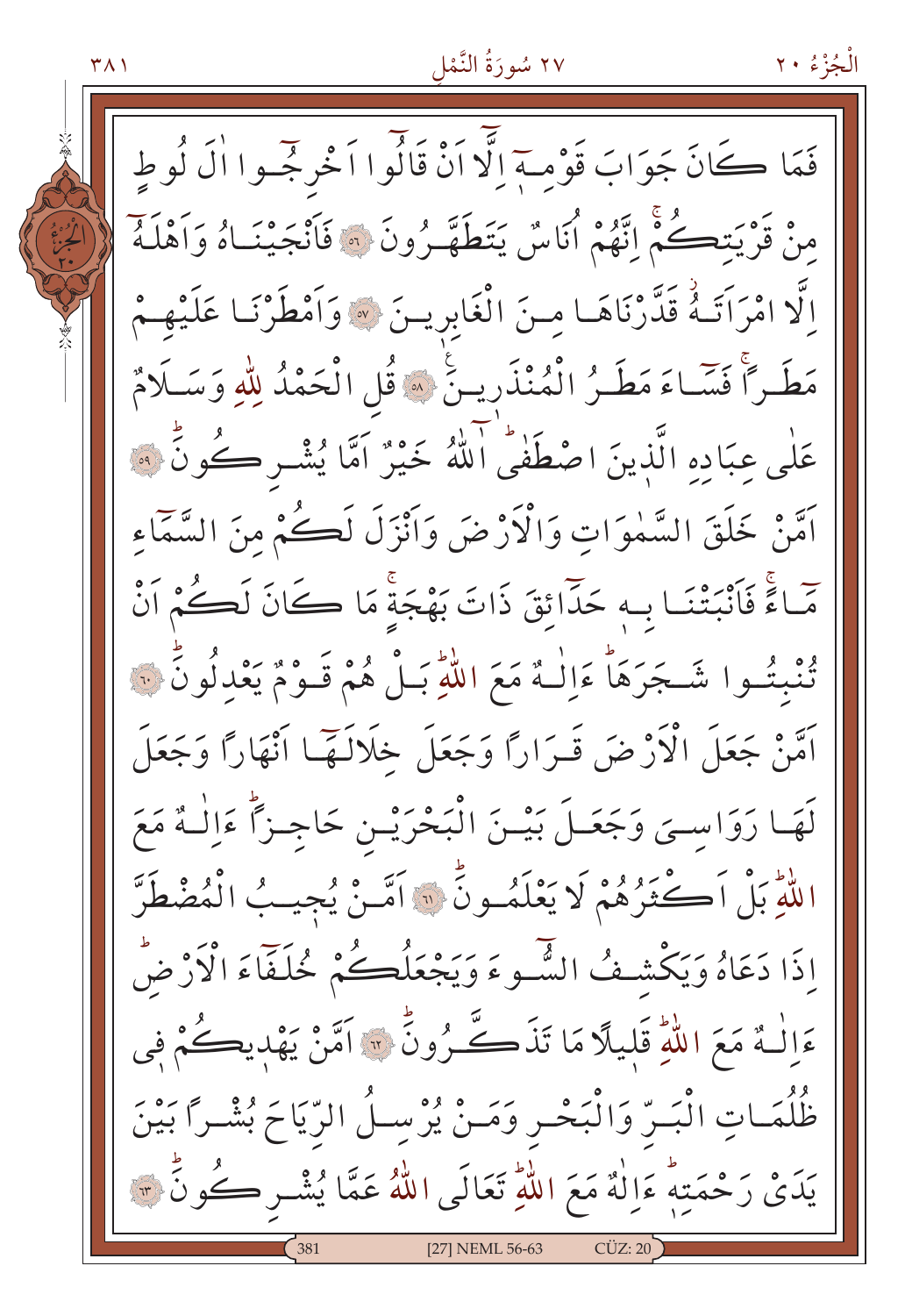#### ٢٧ سُورَةُ النَّمْل

**TAY** 

أَمَّـنْ يَبْـدَؤُا الْخَلّْـقَ ثُمَّ يُعِيدُهُ وَمَنْ يَرْزُقُكُــمْ مِنَ السَّـمَّاءِ وَالْأَرْضُ ءَالْهٌ مَــعَ اللَّهِ قُلْ هَاتُوا بُرْهَانَكُمْ إِنْ كُنْتُمْ صَادِقِينَ لِهِ قُـلْ لَا يَعْلَمُ مَنْ فِـى السَّـمٰوَاتِ وَالْأَرْضِ الْغَيْبَ اِلَّا اللَّهُ وَمَا يَشْـعُرُونَ ايَّانَ يُبْعَثُونَ ۞ بَلِ ادَّارَكَ عِلْمُهُمْ فِي الْأَخِرَةِ بَلْ هُمْ فِي شَـلتِّ مِنْهَاْبَـلْ هُمْ مِنْهَـا عَمُونَ ۚ ﴿ وَقَـالَ الَّذِينَ كَفَرُوا ءَاذَا ڪُنَّا تُرابًا وَابَاؤُنَا ائنَّا لَمُخْرَجُونَ ۞ لَقَدْ وُعِدْنَا هٰذَا نَحْنُ وَابَاؤُنَا مِنْ قَبْلُ إِنْ هٰذَا إِلَّا اَسَـاطِيرُ الْأَوَّلِينَ \* قُلْ سِـيرُوا فِي الْأَرْضِ فَانْظُرُوا كَـيْفَ كَانَ عَاقِبَةُ الْمُجْرِمِينَ ا، وَلَا تَحْزَنْ عَلَيْهِمْ وَلَا تَكُنْ فِي صَيْقٍ مِمَّا يَمْكُرُونَ ۞ وَيَقُولُونَ مَتْبِي هٰذَا الْوَعْدُ إِنْ كُنْتُمْ صَادِقِينَ « قُلْ عَسَى َنْ يَكُونَ رَدفَ لَكُمْ بَعْضُ الَّذِي تَسْتَغْجِلُونَ ۞ وَإِنَّ رَبَّكَ لَذُو فَضْلِ عَلَى النَّاسِ وَلٰكِنَّ اَكْثَرَهُمْ لَا يَشْكُرُونَ ۞ وَإِنَّ رَبَّكَ لَيَعْلَمُ مَا تُكِنُّ صُلُورُهُـمْ وَمَا يُعْلِنُونَ ۞ وَمَا مِنْ غَائِبَةٍ فِي السَّـمَّاءِ وَالْأَرْضِ اِلَّافِي كِتَـابٍ مُبِينٍ \* إِنَّ هٰذَا الْقُرْاٰنَ يَقُصُّ عَلَى بَنِّي إِسْرَايْلَ اَكْثَرَ الَّذِي هُمْ فِيهِ يَخْتَلِفُونَ ۞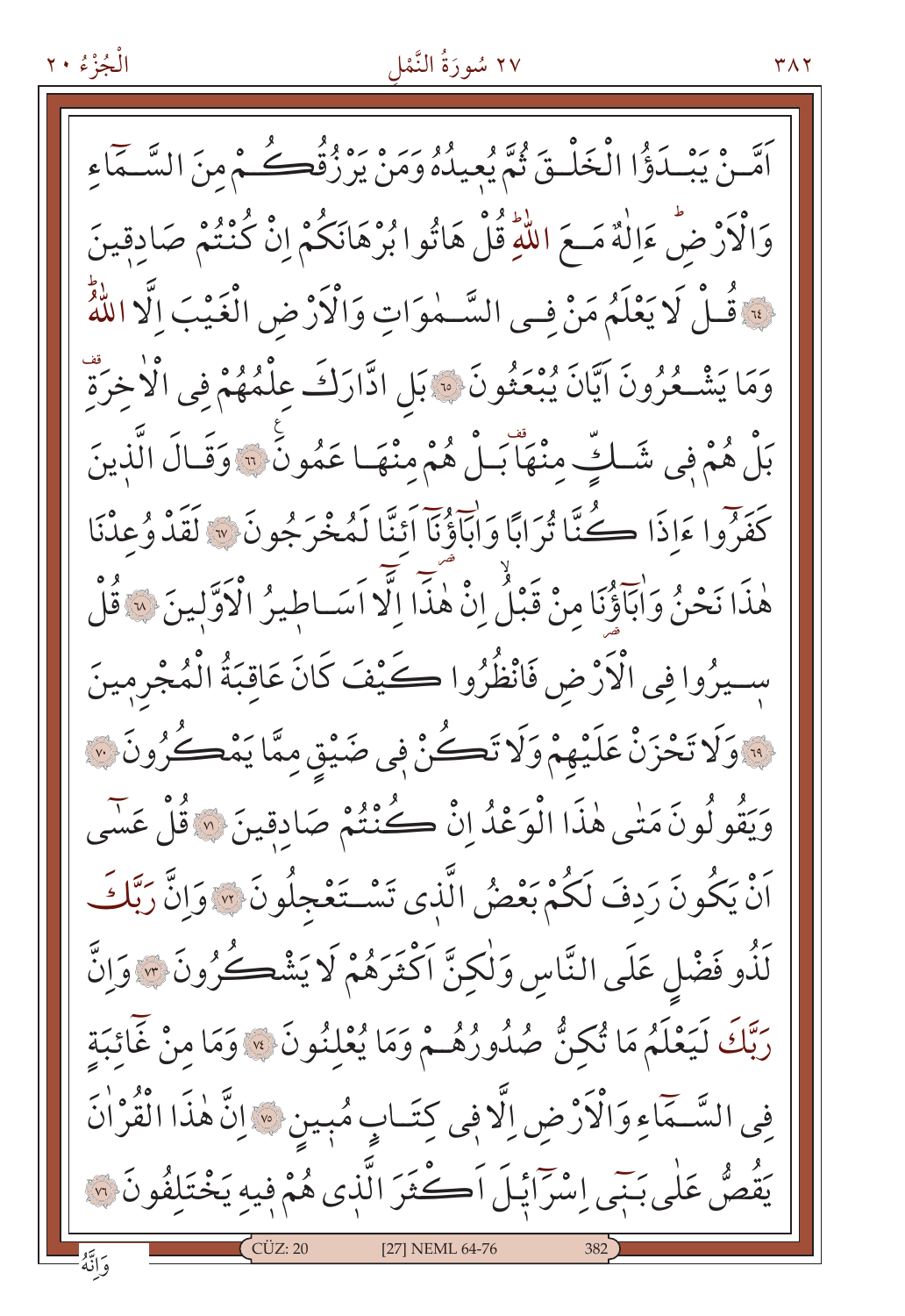#### ٢٧ سُورَةُ النَّمْل

وَإِنَّهُ لَهُـلَّى وَرَحْمَـةٌ لِلْمُؤْمنِينَ ۞ إِنَّ رَبَّكَ يَقْضـى بَيْنَهُمْ بِحُكْمِهِ وَهُوَ الْعَزِيزُ الْعَلِيمُ \* فَتَوَكَّلْ عَلَى اللَّهِ اِنَّكَ عَلَى الْحَقّ الْمُبِينِ ۞ إنَّكَ لَا تُسْمِعُ الْمَوْنِي وَلَا تُسْمِعُ الصُّمَّ الدُّعَّـاءَ إِذَا وَلَّـوْا مُلْبِرِيـنَ \* وَمَّـا أَنْـتَ بِهَـادِي الْعُمْيِ عَنْ ضَلَالَتهِمُّ إِنْ تُسْمَـعُ إِلَّا مَنْ يُؤْمِنُ بِاٰيَاتِنَا فَهُمْ مُسْلِمُونَ ﴾ وَإِذَا وَقَعَ الْقَوْلُ عَلَيْهِمْ اَخْرَجْنَا لَهُمْ دَابَّةً مِنَ الْأَرْضِ تُكَلِّمُهُمْ اَنَّ النَّاسَ كَانُوا بِاٰيَاتِنَا لَا يُوقِنُونَ ۞ وَيَوْمَ نَحْشُرُ مِنْ كُلِّ اُمَّةٍ فَوْجًا مِمَّنْ يُكَنِّبُ بِاٰيَاتِنَا فَهُمْ يُوزَعُونَ ۞ حَتّٰى إِذَا جَاؤُ قَالَ اَكَذَّبْتُمْ بِاٰيَاتِي وَلَمْ تُجِيطُ وا بِهَا عِلْمًا اَمَّاذَا كُنْتُمْ تَعْمَلُونَ بِهِ وَوَقَعَ الْقَوْلُ عَلَيْهِمْ بِمَا ظَلَمُوا فَهُمْ لَا يَنْطِقُونَ ﴾ أَلَمْ يَرَوْا اَنَّا جَعَلْنَا الَّيْلَ لِيَسْكُنُوا فِيهِ وَالنَّهَارَ مُبْصِراً إِنَّ فِي ذٰلِكَ لَأَيَاتٍ لِقَـوْمٍ يُؤْمِنُونَ ۚ ۞ وَيَوْمَ يُنْفَخُ فِي الصُّورِ فَفَزِعَ مَنْ فِي السَّمٰوَاتِ وَمَنْ فِي الْأَرْضِ اِلَّامَنْ شَاءَ اللَّهُ وَكُلِّ اتَوْهُ دَا خرينَ لِهَ وَتَسَرَى الْجِبَالَ تَحْسَـبُهَا جَامِـدَةً وَهِيَ تَمُرُّ مَرَّ السَّـحَابِّ صُنْعَ اللّٰهِ الَّذّي أَتْقَنَ كُلِّ شَئْءٍ إِنَّهُ خَبِيرٌ بِمَا تَفْعَلُونَ ۞ [27] NEML 77-88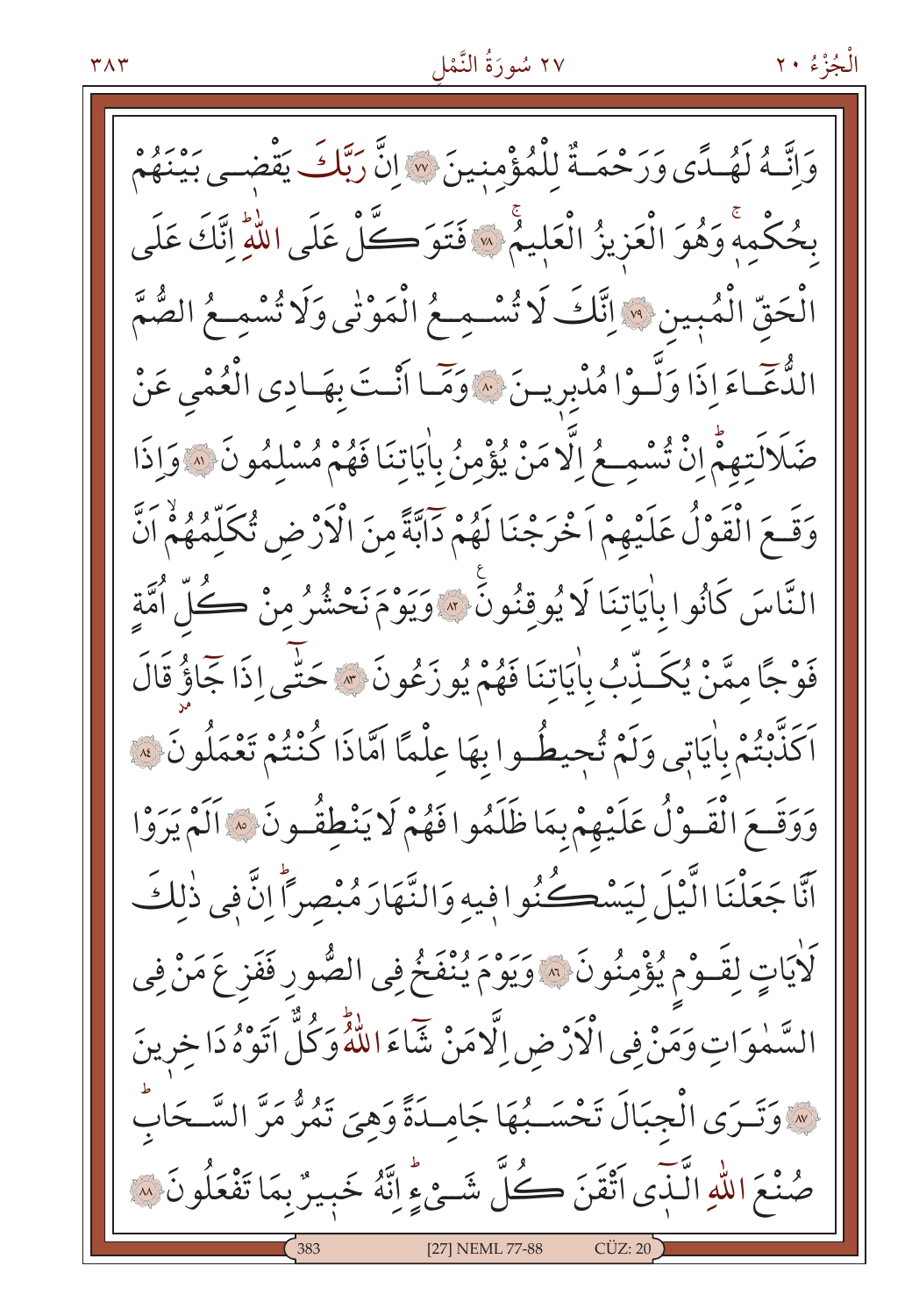# ٢٧ سُورَةُ النَّمْل

الْجُزْءُ ٢٠

مَنْ جَاءَ بِالْحَسَــنَة فَلَهُ خَيْرٌ مِنْهَا وَهُــمْ مِنْ فَزَ عِ يَوْمَئِذِ اٰمِنُون ﴾ وَمَنْ جَمَاءَ بِالسَّـيِّئَةِ فَكُبَّـتْ وُجُوهُهُمْ فِي النَّارُ هَلْ تُجْزَوْنَ إِلَّا مَا كُنْتُمْ تَعْمَلُونَ ۞ إِنَّمَّا أُمرْتُ أَنْ أَعْبُدَ رَبَّ هٰذِهِ الْبَلْدَةِ الَّذِي حَرَّمَهَا وَلَهُ كُلُّ شَــوْ وَأُمرْتُ اَنْ اَكُونَ منَ الْمُسْلمينُ لَهُ وَأَنْ أَتْلُوا الْقُرْانَ فَمَـنِ اهْتَـلٰى فَاِنَّمَـا يَهْتَـلٖى لِنَفْسِـهٖ وَمَـنْ ضَلَّ فَقُـلْ اِتَّـمَا أَنَـا مِنَ الْمُنْذِرِيـنَ \* وَقُـلِ الْحَمْدُ لِلَّهِ سَيُرِيڪُمْ اٰيَاتِهِ فَتَعْرِفُونَهَا وَمَا رَبُّكَ بِغَافِلِ عَمَّا تَعْمَلُونَ ﴾ مَكِّيَّةٌ سُورَةُ الْقَصَصِ أيَاتُهَا ٨٨ لِيَّنِّبِ السَّلْمِلَاةِ الْآَيَّةُ الْآَيَّةُ الْمُسْتَجِيدِ طْسَمْ ۞ تِلْكَ اٰيَاتُ الْكِتَابِ الْمُبِينِ ۞ نَتْلُوا عَلَيْكَ مِنْ نَبَاٍ مُوسْمِي وَفِرْعَـوْنَ بِالْحَـقِّ لِقَـوْمِ يُؤْمِنُـونَ ؟ إِنَّ فِرْعَـوْنَ عَلَا فِـي الْأَرْضِ وَجَعَلَ اَهْلَهَا شَـيَعًا يَسْـتَضْعِفُ طَائِفَةً مِنْهُمْ يُذَبِّحُ ابْنَاءَهُمْ وَيَسْتَحْيِي نِسَاءَهُمْ إِنَّهُ كَانَ مِنَ الْمُفْسِبِينَ ﴾ وَنُرِيدُ أَنْ نَمُنَّ عَلَى الَّذِينَ اسْتُضْعِفُوا فِي الْأَرْضِ وَنَجْعَلَهُمْ اَئِمَّـةً وَنَجْعَلَهُمُ الْوَارِثِينَ ﴾ NEML 89-93/ [28] KASAS 1-5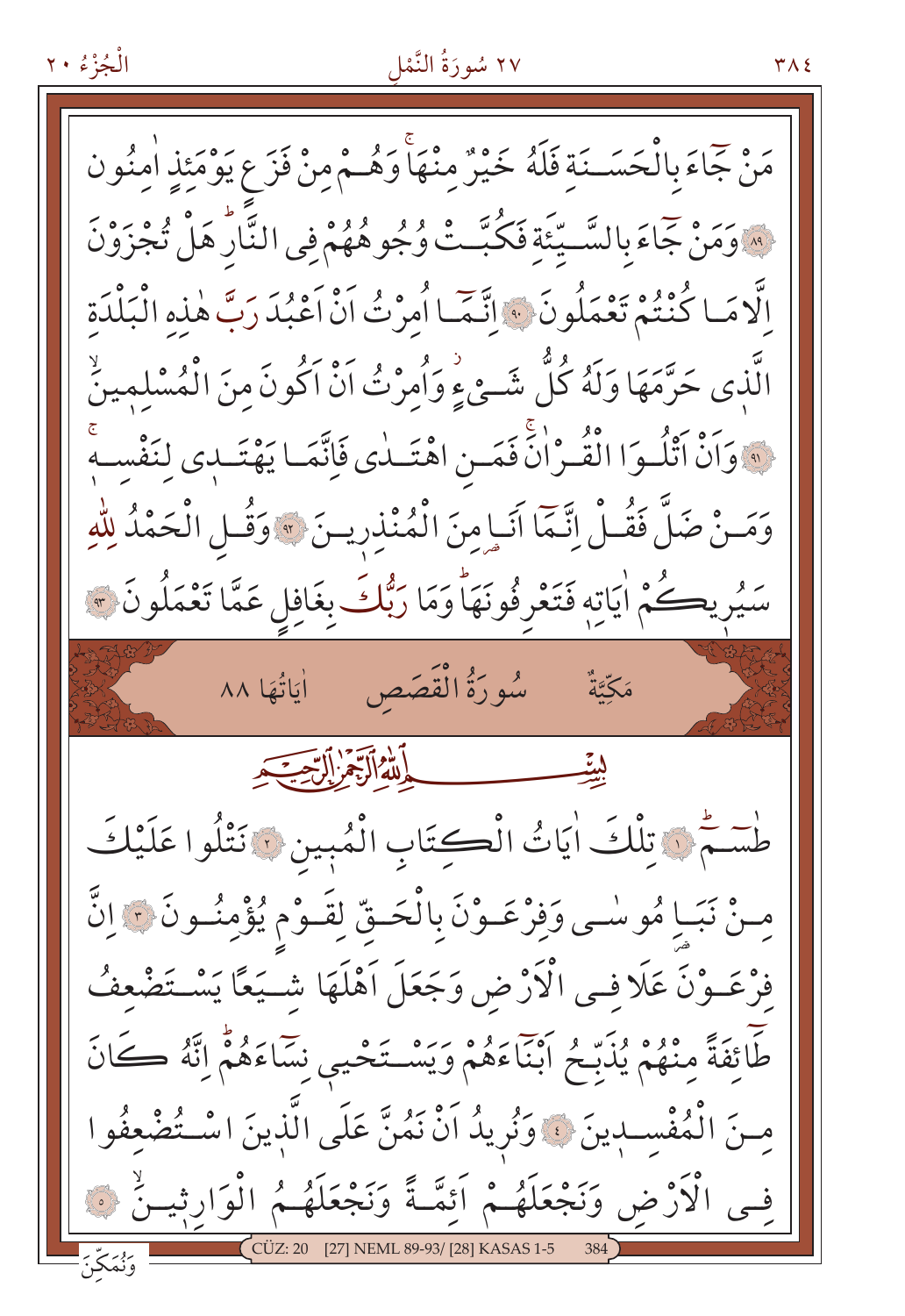وَنُمَكِّنَ لَهُـمْ فِـى الْأَرْضِ وَنُـرىَ فِرْعَـوْنَ وَهَامَـانَ وَجُنُودَهُمَا مِنْهُمْ مَا ڪَانُوا يَحْذَرُونَ ۞ وَاَوْحَيْنَا الَّـِي أُمَّ مُوسَّـى أَنْ أَرْضَعِيهِ فَإِذَا خِفْتٍ عَلَيْـهِ فَأَلْقِيهِ فِي الْيَمّ وَلَا تَخَافِي وَلَا تَحْزَنِيُّ إِنَّـا رَّادُّوهُ إِلَيْكَ وَجَاعِلُوهُ مِنَ الْمُرْسَـلِينَ ۞ فَالْتَقَطَّهُ الْ فِرْعَوْنَ لِيَكُونَ لَهُمْ عَدُوًّا وَحَزَنَّا إِنَّ فِرْعَـوْنَ وَهَامَانَ وَجُنُو دَهُمَا كَانُـوا خَاطِءِينَ لَهُ وَقَالَتِ امْرَاَتُ فِرْعَوْنَ قُرَّتُ عَيْنِ لِمِي وَلَكٍّ لَا تَقْتُلُوهُ عَسْمِي أَنْ يَنْفَعَنَـا أَوْ نَتَّخِـذَهُ وَلَـدًّا وَهُمْ لَا يَشْـعُرُونَ ۞ وَأَصْبَحَ فُؤْادُ أُمَّ مُوسْمِي فَارِغَاً إِنْ كَادَتْ لَتُبْدِي بِهِ لَوْلَّا اَنْ رَبَطْنَا عَلَى قَلْبِهَا لِتَكْونَ مِنَ الْمُؤْمِنِينَ ۞ وَقَالَتْ لاُخْتِه قُصّيهُ فَبَصُـرَتْ بِهِ عَنْ جُنُـبٍ وَهُمْ لَا يَشْـعُرُونَ ۞ وَحَرَّمْنَـا عَلَيْـهِ الْمَرَاضِعَ مِنْ قَبْـلُ فَقَالَتْ هَلْ اَدُلُّڪُمْ عَلَى اَهْل بَيْتٍ يَڪُفُلُونَهُ لَڪُمْ وَهُـمْ لَهُ نَاصِحُـونَ ۞ فَرَدَدْنَاهُ إِلَٰى أُمّه كَيْ تَقَـرَّ عَيْنُهَا وَلَا تَحْزَنَ وَلِتَعْلَـمَ اَنَّ وَعْدَ اللّهِ حَقٌّ وَلٰكِـنَّ اَكْثَرَهُمْ لَا يَعْلَمُونَ ۚ ۚ [28] KASAS 6-13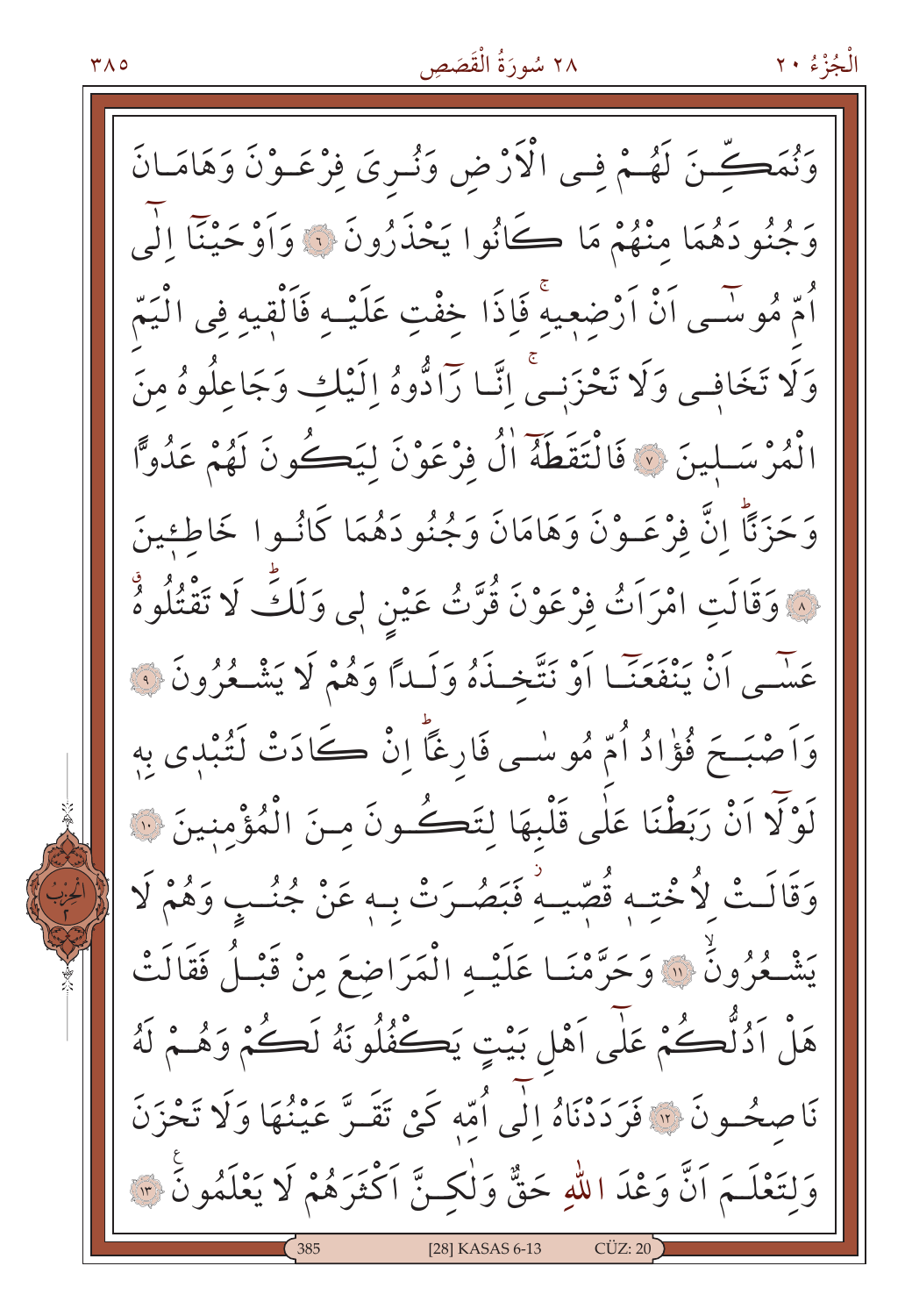الْجُزْءُ ٢٠

وَلَمَّا بَلَغَ اَشُدَّهُ وَاسْتَوْى اٰتَيْنَاهُ حُكْمًا وَعِلْمًا وَكَذٰلِكَ نَجْزِي الْمُحْسِـنِينَ ۚ وَدَخَـلَ الْمَدِينَـةَ عَلٰى جِين غَفْلَـةٍ مِنْ اَهْلِهَا فَوَجَـدَ فِيهَا رَجُلَيْنِ يَقْتَتِلَانِ هٰذَا مِنْ شِـيعَتِهِ وَهٰذَا مِنْ عَدُوّهِ فَاسْتَغَاثَهُ الَّـٰذِي مِنْ شِـيعَتِهِ عَلَى الَّذِي مِنْ عَدُوّهٖ فَوَ كَزَهُ مُوسٰى فَقَضٰى عَلَيْهِ قَالَ هٰذَا مِنْ عَمَلِ الشَّيْطَانِّ إِنَّهُ عَدُوٌّ مُضِلُّ مُبِينٌ ۞ قَالَ رَبِّ اِنِّي ظَلَمْتُ نَفْسـي فَاغْفِرْ لي فَغَفَرَ لَهُ اِنَّهُ هُوَ الْغَفُورُ الرَّجِيمُ ۞ قَالَ رَبِّ بِمَا أَنْعَمْتَ عَلَيَّ فَلَنْ أَكُونَ ظَهِيراً لِلْمُجْرِمِينَ ۞ فَاَصْبَحَ فِي الْمَدِينَةِ خَمَائِفًا يَتَرَقَّبُ فَإِذَا الَّذ*َى* اسْتَنْصَرَهُ بِالْأَمْسِ يَسْتَصْرِ خُهُّ قَالَ لَهُ مُوسَى اِنَّكَ لَغَوِيٌّ مُبِينٌ هِ ۚ فَلَمَّا أَنْ أَرَادَ أَنْ يَبْطِشَ بِالَّذِي هُوَ عَدُوٌّ لَهُمَاْ قَالَ يَا مُو سَــى اَتُرِيدُ اَنْ تَقْتُلَنٖى كَمَا قَتَلْتَ نَفْسًا بِالْأَمْسِ إِنْ تُرِيدُ اِلَّا اَنْ تَكُونَ جَبَّارًا فِي الْأَرْضِ وَمَا تُرِيدُ اَنْ تَكُونَ مِنَ الْمُصْلِحِينَ ۚ وَجَّاءَ رَجُلٌ مِنْ أَقْصَا الْمَدِينَةِ يَسْعٰى قَالَ يَا مُوسَى إِنَّ الْمَلَا يَأْتَمِرُونَ بِكَ لِيَقْتُلُوكَ فَاحْرُجْ إِنِّي لَكَ مِنَ النَّاصِحِيـنَ ۞ فَخَرَجَ مِنْهَا خَائِفًا يَتَرَقَّبُ قَالَ رَبِّ نَجِّنٖى مِنَ الْقَـوْمِ الظَّالِمِينَ ۞ [28] KASAS 14-21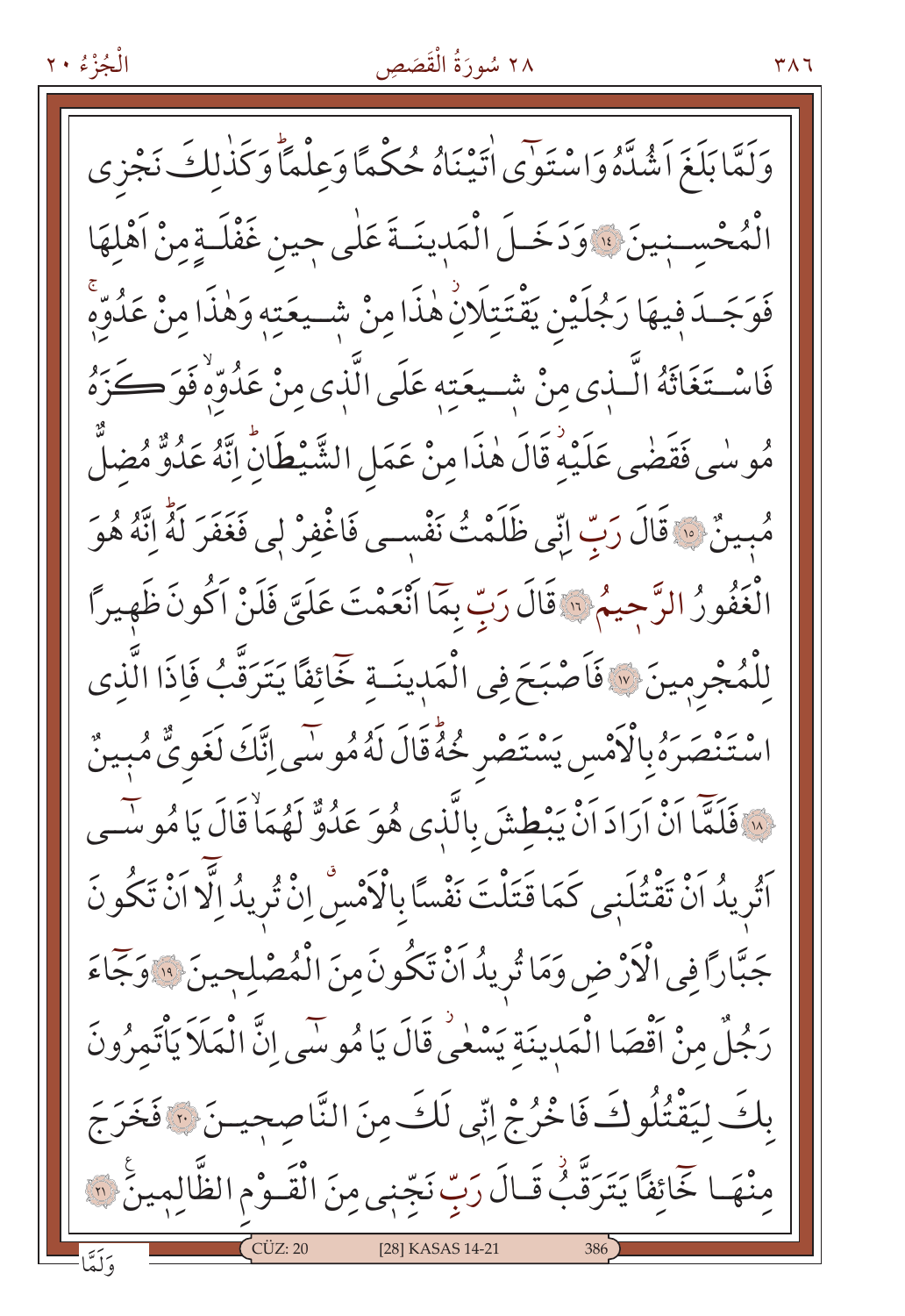وَلَمَّا تَوَجَّهَ تَلْقَاءَ مَدْيَنَ قَالَ عَسْى رَبِّي أَنْ يَهْدِيَنِي سَوَاءَ السَّبِيلِ ٣ وَلَمَّا وَرَدَ مَّاءَ مَدْيَـنَ وَجَـدَ عَلَيْـهِ أُمَّـةً منَ النَّـاسِ يَسْـقُونَّ وَوَجَدَ مِنْ دُونِهِـمُ امْرَاتَيْنِ تَـذُودَانِّ قَالَ مَا خَطْبُڪُمَاً قَالَتَا لَا نَسْتِي حَتّٰى يُصْدِرَ الرِّعَّـاءُ وَاَبُونَا شَيْخٌ كَبِيرٌ ﴾ فَسَقَى لَهُمَا ثُمَّ تَوَلِّي إِلَى الظِّلِّ فَقَالَ رَبِّ اِنِّسِي لِمَمَّا أَنْزَلْتَ إِلَيَّ مِنْ خَيْسٍ فَقِيرٌ ۞ فَجَاءَتْهُ إِحْذِيهُمَا تَمْشـى عَلَى اسْتِحْيَاءِ قَالَتْ اِنَّ اَبِي يَدْعُوكَ لِيَجْزِيَكَ اَجْرَ مَا سَـقَيْتَ لَنَـاً فَلَمَّا جَاءَهُ وَقَصَّ عَلَيْـهِ الْقَصَصّْ قَالَ لَا تَخَفُّ نَجَـوْتَ مِنَ الْقَوْمِ الظَّالِمِيـنَ ۞ قَالَتْ اِحْدٰيهُمَا يَا اَبَتِ اسْتَأْجِرْهُ إِنَّ خَيْرَ مَنِ اسْتَأْجَرْتَ الْقَوِيُّ الْأَمِينُ لِمَ قَالَ إِنِّي أُرِيدُ اَنْ أُنْكَبِحَكَ اِحْدَى ابْنَتَيَّ هَاتَيْنِ عَلَى َنْ تَأْجُرَنِـي ثَمَانِيَ حِجَجَ فَإِنْ أَتْمَمْتَ عَشْـرًا فَمِنْ عِنْدِكَ وَمَّا أُرِيدُ أَنْ أَشُتَّى عَلَيْكَ سَتَجِدُنِي إِنْ شَاءَ اللَّهُ مِنَ الصَّالحيـنَ ۞ قَـالَ ذٰلكَ بَيْنِي وَبَيْنَكَ اَيَّمَـا الْأَجَلَيْنِ قَضَيْتُ فَلَا عُـذْوَانَ عَلَيٌّ وَاللَّهُ عَلَى مَا نَقُولُ وَكِـيلٌ ۞ [28] KASAS 22-28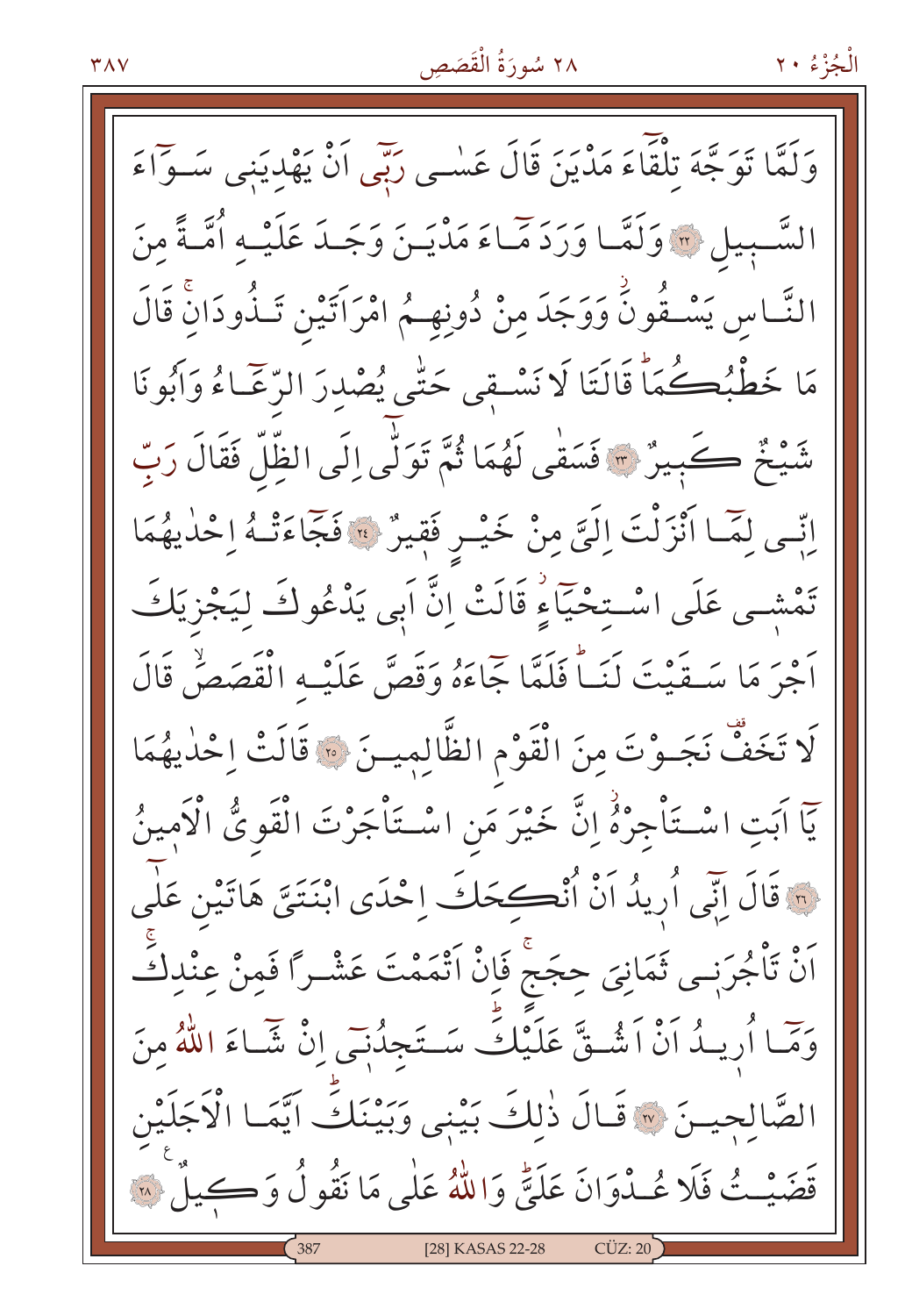الْجُزْءُ ٢٠

فَلَمَّــا قَضْى مُوسَــى الْأَجَلَ وَسَــارَ بِأَهْلِـة اٰنَسَ مِـنْ جَانِب الطُّـور نَارًا قَالَ لِأَهْلِهِ امْكُثُّـوا اِنِّي اٰنَسْتُ نَـارًا لَعَلَّمِي اْتِيكُمْ مِنْهَا بِخَبَرِ اَوْ جَذْوَةٍ مِنَ النَّارِ لَعَلَّكُمْ تَصْطَلُونَ فَلَمَّا اَتْيهَا نُودِيَ مِنْ شَـاطِئِ الْوَادِ الْأَيْمَـنِ فِي الْبُقْعَةِ الْمُبَارَكَةِ مِنَ الشَّجَرَةِ اَنْ يَا مُوسَى إِنِّي آَنَا اللهُ رَبُّ الْعَالَمِيتُ \* وَاَنْ اَلْقِ عَصَاكً فَلَمَّا رَاٰهَـا تَهْتَزُّ كَاَنَّهَا جَانٌّ وَلّٰى مُدْبِرًا وَلَمْ يُعَقِّبُ يَا مُوسَى أَقْبِلْ وَلَا تَخَفُّ إِنَّكَ مِنَ الْاٰمِنِينَ ۞ اُسْـلُكْ يَدَكَ فِي جَيْبِكَ تَخْرُجْ بَيْضَاءَ مِنْ غَيْرِ سَّـوءٍ وَاضْمُمْ إِلَيْكَ جَنَاحَكَ مِنَ الرَّهْبِ فَذَانِكَ بُرْهَانَانِ مِنْ رَبِّكَ اِلْي فِرْعَوْنَ وَمَلَإِئَهُ اِنَّهُمْ كَانُوا قَوْمًا فَاسِـقِينَ ۞ قَـالَ رَبِّ إِنِّـي قَتَلْـتُ مِنْهُمْ نَفْساً فَاَخَافُ اَنْ يَقْتُلُـونِ ۞ وَاَخِـي هٰرُونُ هُوَ اَفْصَحُ مِنّي لِسَـانًا فَاَرْسـلُهُ مَعِـيَ رِدْءًا يُصَدِّقُنِـيْ إِنَّـي اَخَافُ اَنْ يُڪَذِّبُـونِ ۞ قَالَ سَنَشُدٌ عَضُدَكَ بِاَخِيكَ وَنَجْعَلُ لَكُمَا سُلْطَانًا فَلَا يَصلُونَ اِلَيْكُمَا بِاٰيَاتِنَاً اَنْتُمَا وَمَنِ اتَّبَعَڪُمَا الْغَالِبُونَ ۞  $\int$  CÜZ: 20 [28] KASAS 29-35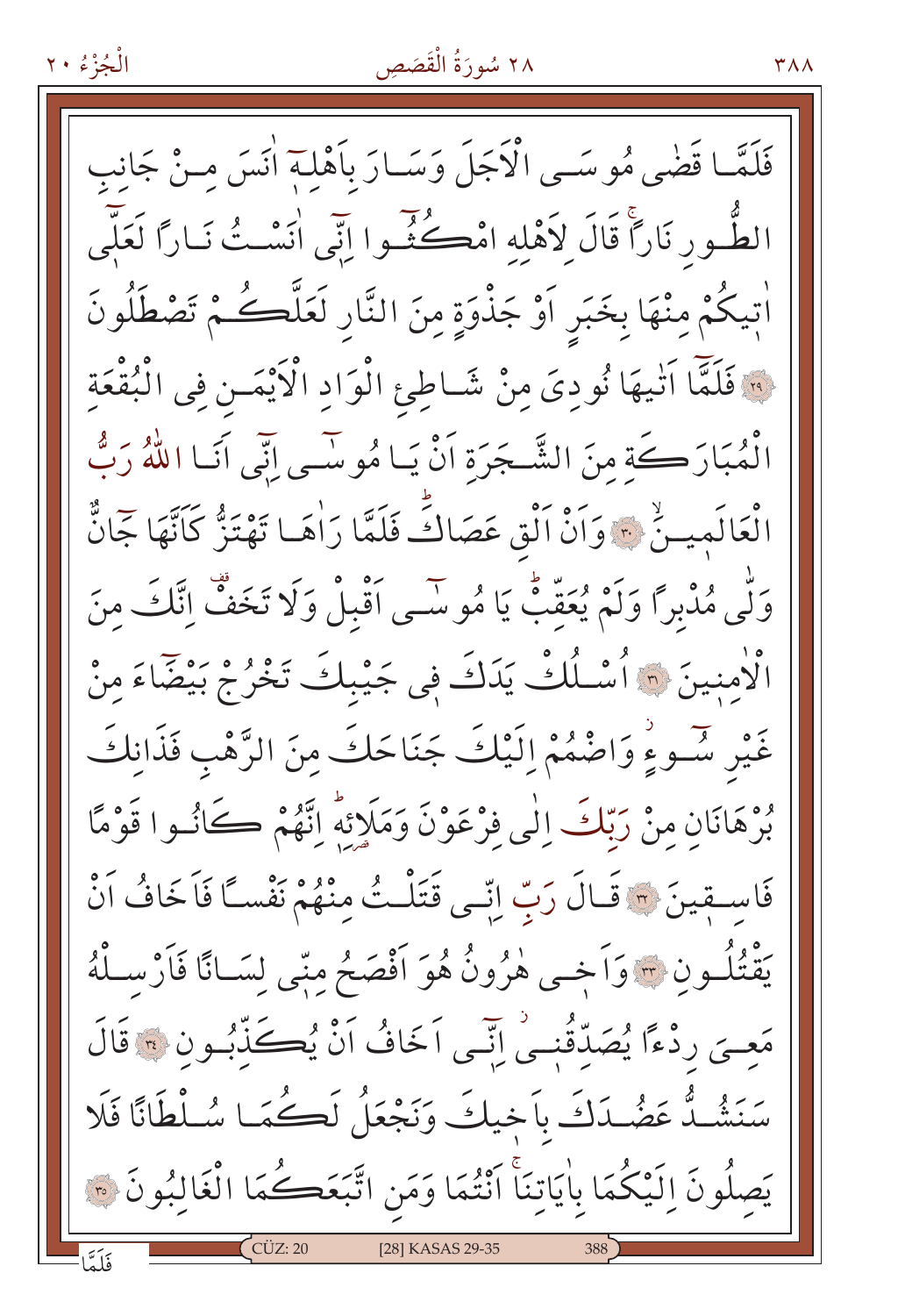فَلَمَّـا جَاءَهُـمْ مُوسْـى بِاٰيَاتِنَـا بَيِّنَاتٍ قَالُـوا مَا هٰذَّا الَّا سَـحْرٌ مُفْتَـرًى وَمَا سَـمِعْنَا بِهٰذَا فَـى ابَائِنَا الْأَوَّلِينَ ۞ وَقَـالَ مُوسْـي رَبِّي اَعْلَـمُ بِمَنْ جَماءَ بِالْهُدٰى مِـنْ عِنْدِهِ وَمَنْ تَكُونُ لَهُ عَاقبَةُ اللَّالِّ إِنَّهُ لَا يُفْلِحُ الظَّالِمُونَ لَمَ وَقَالَ فَرْعَـوْنُ يَمَا ايُّهَا الْمَلَاُ مَا عَلَمْتُ لَكُـمْ مِنْ اِلْـهِ غَيْـرِيٌّ فَأَوْقِـدْ لِي يَـا هَامَانُ عَلَـى الطِّيــن فَاجْعَلْ لَّـى صَنْ حًا لَعَلَّـى أَطَّلَــعُ إِلَى إِلٰهِ مُوسْـىٰ وَإِنِّي لَأَظُنُّهُ مِنَ الْكَاذِبِينَ ۞ وَاسْتَكْبَرَ هُوَ وَجُنُو دُهُ فِي الْأَرْضِ بِغَيْسِ الْحَقِّ وَظَنُّوا اَنَّهُمْ اِلَيْنَـا لَا يُرْجَعُونَ ۞ فَاَخَذْنَاهُ وَجُنُـودَهُ فَنَبَذْنَاهُمْ فِي الْيَمَّ فَانْظُرْ كَـيْـفَ كَانَ عَاقبَةُ الظَّالميـنَ ۞ وَجَعَلْنَاهُـمْ أَئمَّةً يَدْعُونَ إِلَى النَّارُ وَيَوْمَ الْقِيْمَـةِ لَا يُنْصَـرُونَ ۞ وَأَتْبَعْنَاهُـمْ فِـي هٰـذه الدُّنْيَـا لَعْنَـةً وَيَـوْمَ الْقَيْمَة هُمْ مـنَ الْمَقْبُو حِينَ ۞ وَلَقَدْ اٰتَيْنَا مُوسَى الْڪِتَابَ مِنْ بَعْدِ مَمَّا اَهْلَڪْنَا الْقُرُونَ الْأُولٰي بَصَّائِيَ لِلنَّاسِ وَهُـدًى وَرَحْمَةً لَعَلَّهُمْ يَتَذَكَّرُونَ ۞ [28] KASAS 36-43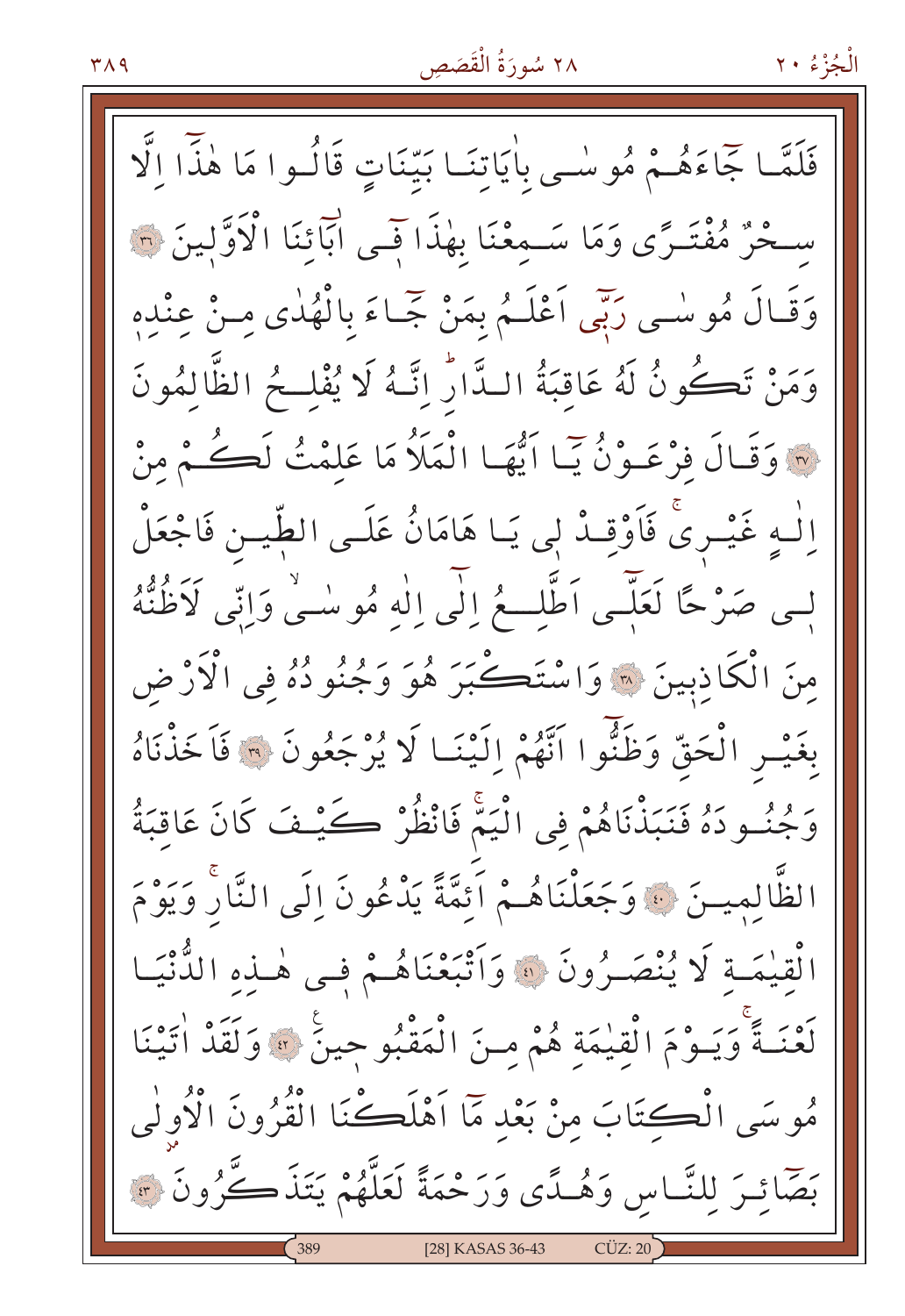الْجُزْءُ ٢٠

وَمَا ڪُنْتَ بجَانِبِ الْغَرْبِيِّ إِذْ قَضَيْنَا إِلَٰى مُوسَــِي الْأَمْرَ وَمَا كُنْتَ مِنَ الشَّاهِدِينُ \* وَلٰكِنَّا اَنْشَاْنَا قُرُونًا فَتَطَاوَلَ عَلَيْهِمُ الْعُمُرُ وَمَا كُنْتَ ثَاوِيًّا فِي أَهْـلِ مَدْيَـنَ تَتْلُوا عَلَيْهِمْ اٰيَاتِنَاْ وَلٰكِنَّا كُنَّا مُرْسلِينَ ۞ وَمَا كُنْتَ بِجَانِبِ الطُّورِ إِذْ نَادَيْنَا وَلْكِـنْ رَحْمَةً مِنْ رَبّكَ لِتُنْـذِرَ قَوْمًا مَّا اَتْيهُمْ مِنْ نَذِيرِ مِنْ قَبْلِكَ لَعَلَّهُمْ يَتَذَكَّرُونَ ۞ وَلَوْلَا أَنْ تُصِيبَهُمْ مُصِيبَةٌ بِمَا قَدَّمَتْ أَيْدِيهِمْ فَيَقُولُوا رَبَّنَا لَوْلَا أَرْسَـلْتَ اِلَيْنَا رَسُولًا فَنَتَّبِعَ اٰيَاتِكَ وَنَكُونَ مِنَ الْمُؤْمِنِينَ ۞ فَلَمَّا جَاءَهُمُ الْحَقُّ مِنْ عِنْدِنَا قَالُوا لَوْلَا اُوِتِیَ مِثْلَ مَآ اُوِتِیَ مُوسْتُیۡ اَوَلَمْ یَکْفُرُوا بِمَاۤ اُوتِیَ مُوسٰی مِنْ قَبْلُ قَالُوا سِحْرَانِ تَظَاهَرَا ۚ وَقَالُوا إِنَّا بِكُلِّ كَافِرُونَ لِهَ قُلْ فَأْتُوا بِكِتَابٍ مِنْ عِنْدِ اللّهِ هُـوَ اَهْدٰى مِنْهُمَّا اَتَّبِعْهُ إِنْ كُنْتُمْ صَادِقِينَ ﴾ فَإِنْ لَـمْ يَسْتَجِيبُوا لَكَ فَاعْلَمْ ٱتَّمَا يَتَّبِعُـونَ أَهْوَاءَهُـمْ وَمَـنْ أَضَـلُّ مِمَّـنِ اتَّبَـعَ هَوٰيهُ بِغَيْـرٍ هُدًى مِنَ اللّٰهِ إِنَّ اللّٰهَ لَا يَهْدِى الْقَـوْمَ الظَّالِمِينَ ۞ [28] KASAS 44-50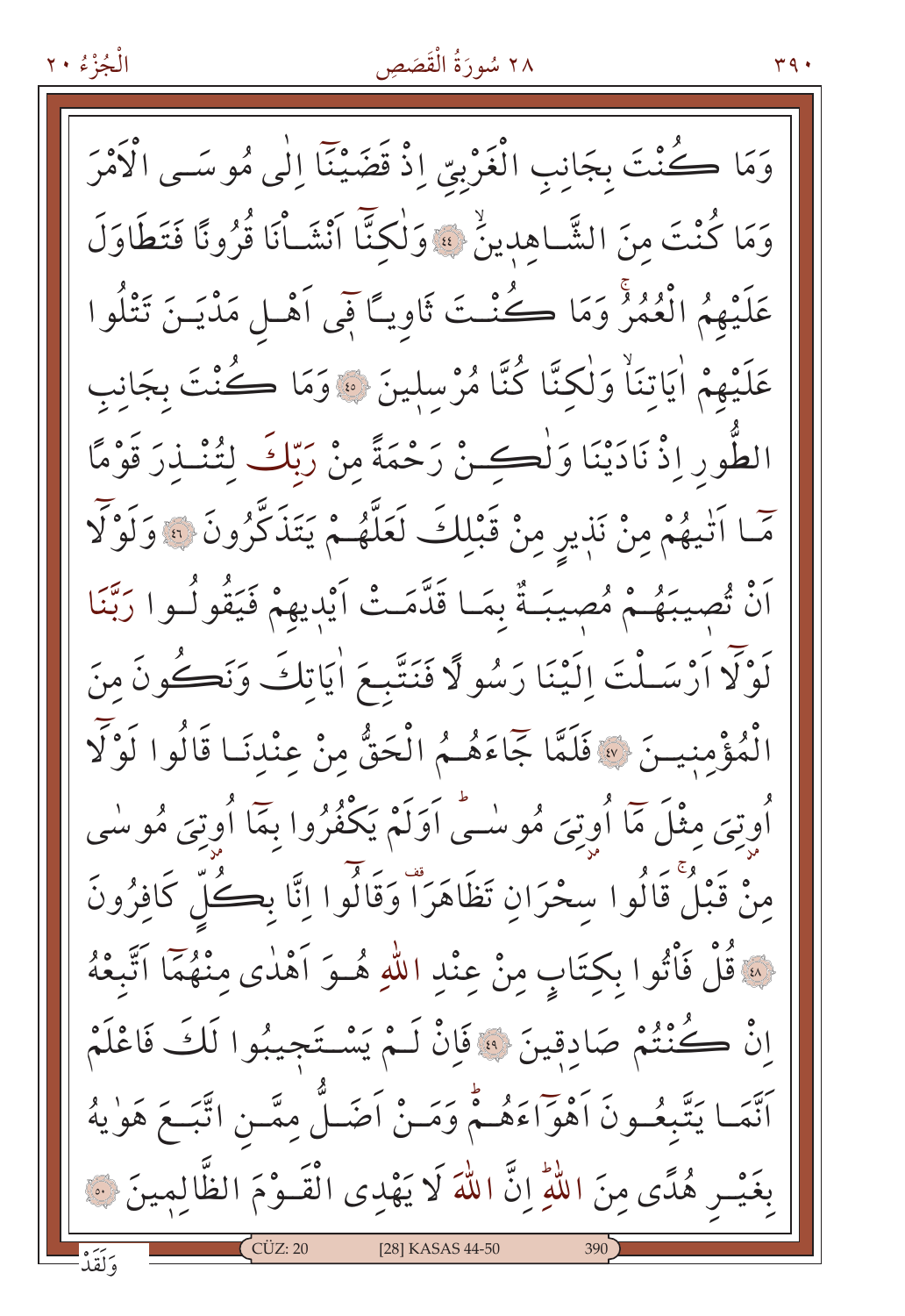٢٨ سُورَةُ الْقَصَصِ الْجُزْءُ ٢٠ وَلَقَدْ وَصَّلْنَا لَهُمُ الْقَوْلَ لَعَلَّهُمْ يَتَذَكَّرُونَ ۞ الَّذِينَ اٰتَيْنَاهُمُ الْكِتَابَ مِنْ قَبْلِهِ هُمْ بِهِ يُؤْمِنُونَ ۞ وَإِذَا يُتْلْبِي عَلَيْهِمْ قَالُوا اٰمَنَّا بِهَ إِنَّهُ الْحَقُّ مِنْ رَبِّنَا إِنَّا كُتَّا مِنْ قَبْلِهِ مُسْلِمِينَ مَا أُولَئِكَ يُؤْتَوْنَ أَجْرَهُمْ مَرَّتَيْنِ بِمَا صَبَـرُوا وَيَدْرَؤُنَ بِالْحَسَـنَةِ السَّـيَّئَةَ وَمِمَّا رَزَقْنَاهُمْ يُنْفِقُونَ ۞ وَإِذَا سَمِعُوا اللَّغْوَ أَعْرَضُوا عَنْهُ وَقَالُوا لَنَّا أَعْمَالُنَا وَلَكُمْ أَعْمَالُكُمْ سَلَامٌ عَلَيْكُمْ لَا نَبْتَغِي الْجَاهِلِينَ ۞ اِتَّكَ لَا تَهْدِي مَنْ اَحْبَبْتَ وَلٰكِنَّ اللّٰهَ يَهْدِى مَنْ يَشَّاءُ وَهُوَ اَعْلَمُ بِالْمُهْتَدِينَ لَّهَ وَقَالَسُوا إِنْ نَتَّبِعِ الْهُمْدِي مَعَكَ نُتَخَطَّفْ مِنْ أَرْضِنَاً اَوَلَـمْ نُمَكِّنْ لَهُمْ حَرَمًا اٰمِنًا يُجْبَى اِلَيْهِ ثَمَرَاتُ كُلِّ شَـئٍءٍ رِزْقًا مِنْ لَدُنَّا وَلٰكِنَّ اَكْثَرَهُمْ لَا يَعْلَمُونَ ﴾ وَكَمْ اَهْلَكْنَا منْ قَرْيَةِ بَطْرَتْ مَعِيشَـتَهَا فَتِلْكَ مَسَـاكِنُهُمْ لَمْ تُسْكَنْ منْ بَعْدِهِمْ اِلَّا قَلِيلًا وَكُنَّا نَحْنُ الْوَارِثِينَ ۞ وَمَا كَانَ رَبُّكَ مُهْلِكَ الْقُرٰى حَتّْـي يَبْعَثَ فِي اُمّهَا رَسُـو لَا يَتْلُوا عَلَيْهِمْ أَيَاتِنَاْ وَمَا كُنَّا مُهْلِكِي الْقُرْى اِلَّا وَاَهْلُهَا ظَالمُونَ ﴾ [28] KASAS 51-59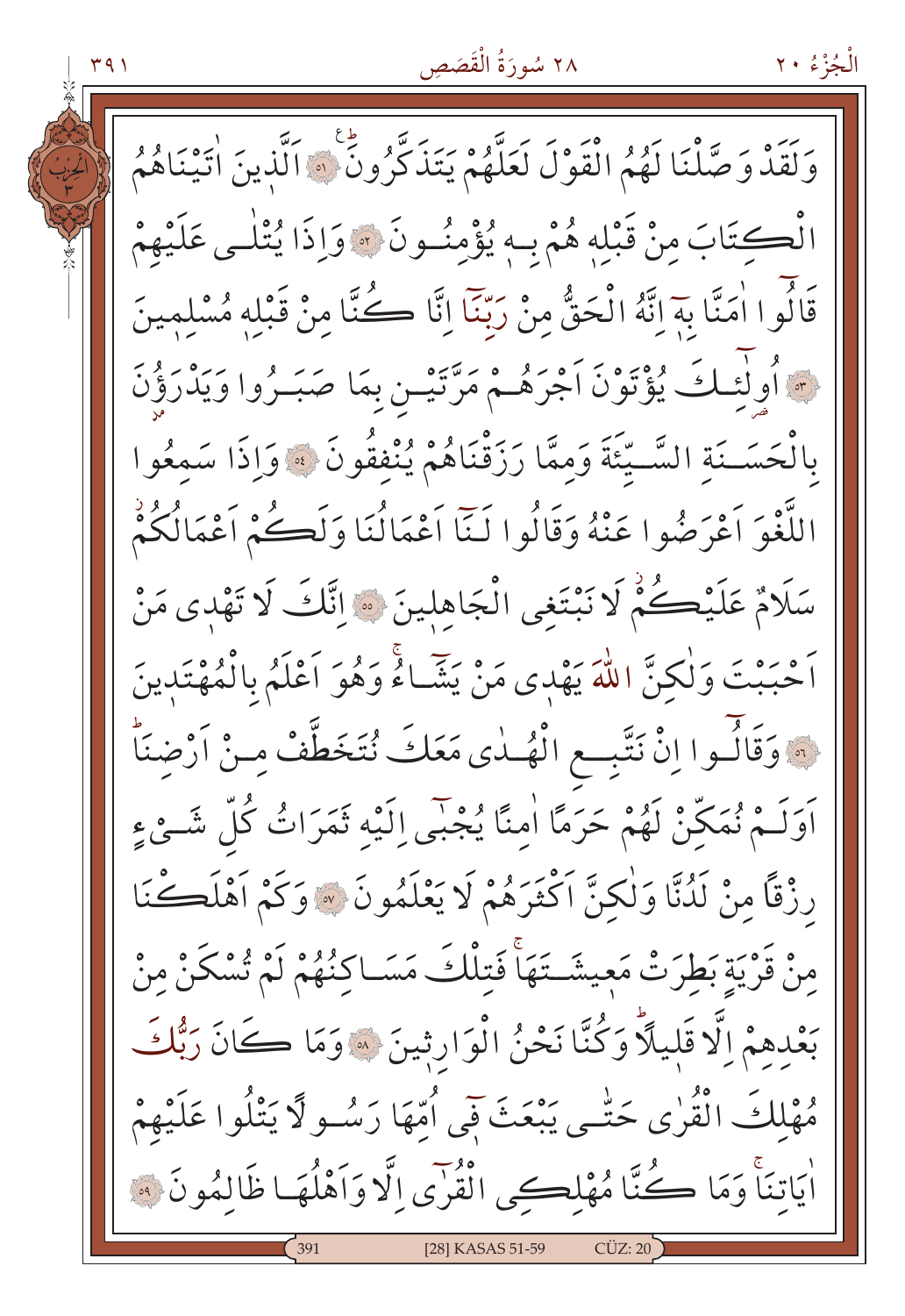## ٢٨ سُورَةُ الْقَصَصِ

وَمَّا أُوتِيتُمْ مِنْ شَيْءٍ فَمَتَا مُ الْحَيْوةِ الدُّنْيَا وَزِينَتُهَا وَمَا عِنْدَ اللَّهِ خَيْرٌ وَاَبْقَى أَفَلَا تَعْقِلُونَ ۚ ﴾ أَفَمَنْ وَعَدْنَاهُ وَعْدًا حَسَنًا فَهُوَ لَاقِيهِ كَمَنْ مَتَّعْنَاهُ مَتَاعَ الْحَيْوةِ الدُّنْيَا ثُمَّ هُوَ يَوْمَ الْقِيْمَةِ مِنَ الْمُحْضَرِينَ ۞ وَيَوْمَ يُنَادِيهِمْ فَيَقُولُ آَيْنَ شُرَكَاءِيَ الَّذِينَ كُنْتُمْ تَزْعُمُونَ ۞ قَالَ الَّذِينَ حَقَّ عَلَيْهِمُ الْقَوْلُ رَبَّنَا هَؤُلَّاءِ الَّذِينَ اَغْوَيْنَاْ اَغْوَيْنَاهُمْ كَمَا غَوَيْنَاْ تَبَرَّانَاۤ إِلَيْكَۖ مَا كَانُوۡ الِيَّانَا يَعْبُدُونَ \* وَقِيلَ ادْعُوا شُرَكَاۚءَكُمْ فَدَعَوْهُمْ فَلَمْ يَسْتَجِيبُوا لَهُمْ وَرَاَوُا الْعَذَابَّ لَوْ اَنَّهُمْ كَانُوا يَهْتِدُونَ ﴾ وَيَوْمَ يُنَادِيهِمْ فَيَقُولُ مَاذَا اَجَبْتُمُ الْمُرْسَلِينَ مِ فَعَمِيَتْ عَلَيْهِمُ الْأَنْبَاءُ يَوْمَئِذِ فَهُمْ لَا يَتَسَاءَلُونَ ۞ فَاَمَّا مَنْ تَابَ وَاٰمَنَ وَعَمِلَ صَالِحًا فَعَسَّى اَنْ يَكُونَ منَ الْمُفْلحينَ \* وَرَبُّكَ يَخْلُقُ مَا يَشَّاءُ وَيَخْتَارُ مَا كَانَ لَهُمُ الْخِيَرَةُ سُبْحَانَ اللّهِ وَتَعَالٰى عَمَّا يُشْرِكُونَ ۞ وَرَبُّكَ يَعْلَمُ مَا تُكِنُّ صُدُورُهُمْ وَمَا يُعْلِنُونَ ﴾ وَهُوَ اللَّهُ لَا إِلٰهَ إِلَّا هُوَّ لَهُ الْحَمْدُ فِي الْأُولٰي وَالْاٰخِرَةُ وَلَهُ الْحُكْمُ وَاِلَيْه تُرْجَعُونَ ۞ [28] KASAS 60-70 ائُلْ اَرَاَيْتُمْ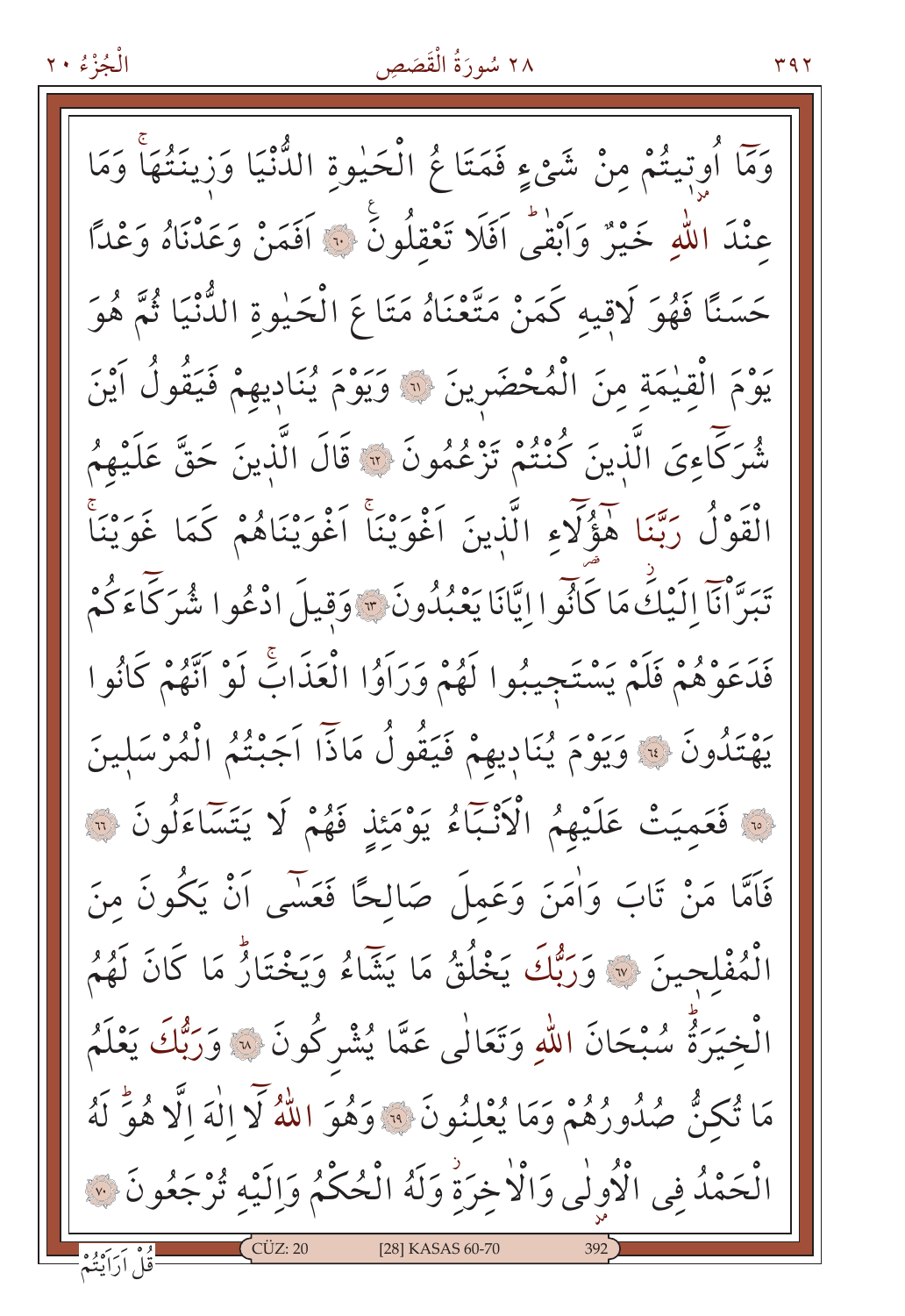قُلْ اَرَاَيْتُمْ إِنْ جَعَلَ اللَّهُ عَلَيْكُمُ الَّيْلَ سَـرْمَداً إِلَٰى يَوْم الْقِيْمَةِ مَنْ اِلْهٌ غَيْرُ اللّهِ يَأْتِيكُمْ بِضَيّاءٍ اَفَلَا تَسْمَعُونَ لِهِ قُلْ اَرَاَيْتُمْ إِنْ جَعَلَ اللَّهُ عَلَيْكُمُ النَّهَارَ سَـرْمَدًا إِلَٰى يَوْمِ الْقِيْمَةِ مَنْ اِلْهٌ غَيْرُ اللّهِ يَأْتِيكُمْ بِلَيْلِ تَسْكُنُونَ فِيهِ اَفَلَا تُبْصِرُونَ ۞ وَمِنْ رَحْمَتِه جَعَلَ لَكُمُ الَّيْلَ وَالنَّهَارَ لِتَسْكُنُوا فِيهِ وَلِتَبْتَغُوا مِنْ فَضْلِهِ وَلَعَلَّكُمْ تَشْكُرُونَ م وَيَوْمَ يُنَادِيهِمْ فَيَقُولُ أَيْنَ شُـرَكَــاعِيَ الَّذِيـنَ كُنْتُمْ تَزْعُمُــونَ ۞ وَنَزَعْنَا مِنْ كُلّْ أُمَّةٍ شَــهِيدًا فَقُلْنَــا هَائُوا بُرْهَانَكُمْ فَعَلَمَ وا اَنَّ الْحَقَّ لِلَّهِ وَضَلَّ عَنْهُمْ مَا كَانُوا يَفْتَرُونَ ۞ إِنَّ قَارُونَ كَانَ مِنْ قَوْمٍ مُوسٰى فَبَغٰى عَلَيْهِمْ وَاٰتِيْنَاهُ مِنَ الْكُنُورْ مَّا اِنَّ مَفَاتِحَهُ لَتَنُوأُ بِالْعُصْبَةِ أُولِي الْقُـوَّةِ إِذْ قَالَ لَهُ قَوْمُهُ لَا تَفْرَحْ إِنَّ اللَّهَ لَا يُحِبُّ الْفَرجينَ لِهِ وَابْتَغِ فِيمًا أَتْيَلُّكَ اللَّهُ البِّدَّارَ الْأَخِيرَةَ وَلَا تَنْسَنَ نَصِيبَكَ مِنَ الدُّنْيَا وَأَحْسَىٰ كَمَّا أَحْسَنَ اللَّهُ إِلَيْكَ وَلَا تَبْعِ الْفَسَـادَ فِي الْأَرْضُ إِنَّ اللَّهَ لَا يُحِبُّ الْمُفْسـدِينَ ۞ [28] KASAS 71-77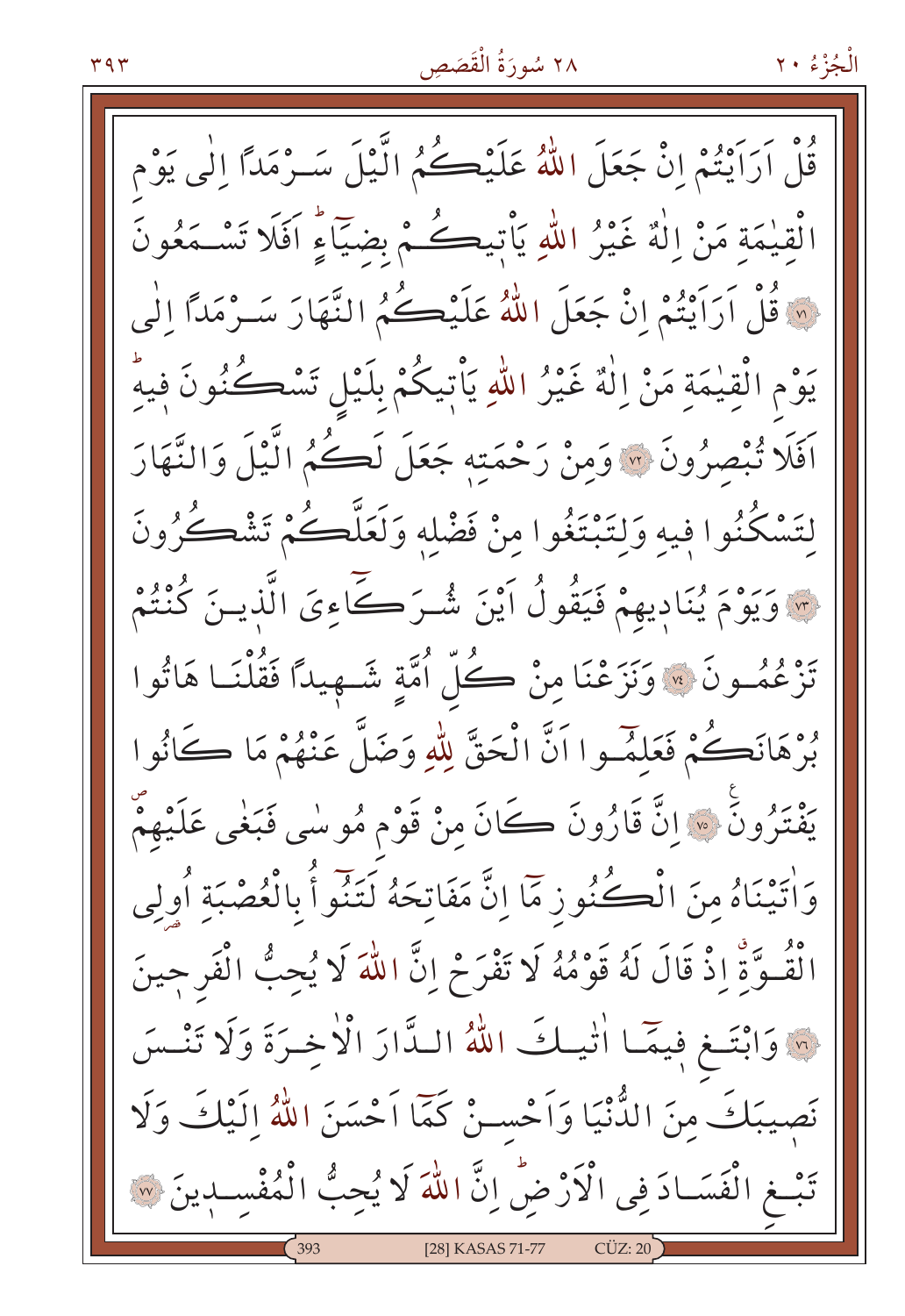## ٢٨ سُورَةُ الْقَصَصِ

قَـالَ اِنَّـمَٓـا أُوبِّيتُهُ عَلٰـى عِلْمٍ عِنْـبِيِّ اَوَلَمْ يَعْلَـمْ اَنَّ اللّٰهَ قَدْ اَهْلَكَ مِنْ قَبْلِهِ مِنَ الْقُرُونِ مَنْ هُوَ اَشَدُّ مِنْهُ قُوَّةً وَاَكْثَرُ جَمْعـًا وَلَا يُسْـــَـلُ عَــنْ ذُنُوبهــمُ الْمُجْرِمُــونَ ۞ فَخَــرَجَ عَلٰـى قَوْمِهِ فِي زِينَتِـهِۗ قَالَ الَّذِيـنَ يُرِيدُونَ الْحَيْـوةَ الدُّنْيَا يَـا لَيْتَ لَنَـا مِثْلَ مِّـا أُوتِيَ قَـارُونُ إِنَّهُ لَذُو حَـظٍّ عَظِيمٍ ۞ وَقَالَ الَّذِينَ أُوتُوا الْعِلْمَ وَيْلَكُمْ ثَوَابُ اللّهِ خَيْرٌ لِمَنْ أُمَنَ وَعَمِلَ صَالِحاً وَلَا يُلَقِّيهَا اِلَّا الصَّابِيرُونَ \* فَخَسَـفْنَا بِهِ وَبِدَارِهِ الْأَرْضَ فَمَا كَانَ لَهُ مِنْ فَئَةِ يَنْصُرُونَهُ مِنْ دُونِ اللَّهِ وَمَا كَانَ مِنَ الْمُنْتَصِرِينَ ۞ وَاَصْبَحَ الَّذِينَ تَمَنَّوْا مَكَانَهُ بِالْكَمْسِ يَقُولُونَ وَيْكَانَّ اللَّهَ يَبْسُطُ الرِّزْقَ لِمَنْ يَشَاءُ مِنْ عبَـاده وَيَقْدرُ لَوْلَا أَنْ مَنَّ اللَّهُ عَلَيْنَا لَخَسَـفَ بِنَاْ وَيْكَأَنَّهُ لَا يُفْلِحُ الْكَافِرُونَ \* تِلْكَ الدَّارُ الْاخْرَةُ نَجْعَلُهَا لِلَّذِينَ لَا يُرِيلُونَ عُلُوًّا فِي الْأَرْضِ وَلَا فَسَـادًا وَالْعَاقِبَةُ لِلْمُتَّقِينَ مِ مَـنْ جَاءَ بِالْحَسَــنَة فَلَهُ خَيْرٌ مِنْهَا وَمَنْ جَاءَ بِالسَّــيَّئَة فَلَا يُجْزَى الَّذِينَ عَمِلُوا السَّـيِّـئَاتِ اِلَّا مَا كَانُوا يَعْمَلُونَ ۞ ِانَّ الَّذِي  $C\ddot{U}Z:20$ [28] KASAS 78-84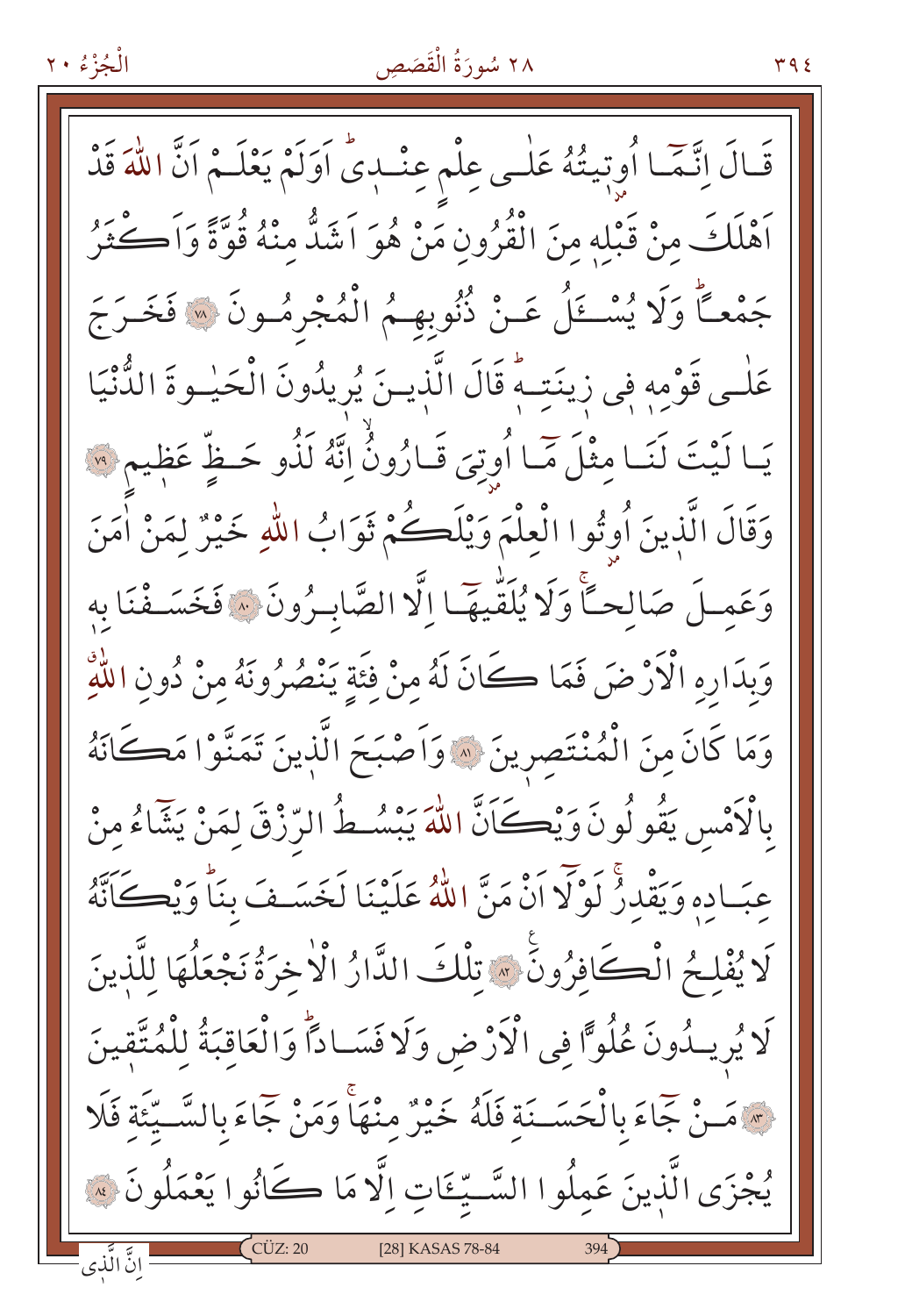۹۵ م

إِنَّ الَّذِي فَرَضَ عَلَيْكَ الْقُرْاٰنَ لَرَّا دُّكَ إِلٰى مَعَادٍّ قُلْ رَبِّي اَعْلَـمُ مَنْ جَّـاءَ بِالْهُدٰى وَمَـنْ هُوَ فِي ضَـلَالٍ مُبِينِ ۞ وَمَا كُنْتَ تَرْجُوا اَنْ يُلْقٰى إِلَيْكَ الْكِتَابُ إِلَّا رَحْمَةً مِنْ رَبِّكَ فَلَا تَكُونَنَّ ظَهِيرًا لِلْكَافِرِينُ ۞ وَلَا يَصُدُّنَّكَ عَنْ اٰيَاتٍ اللَّهِ بَعْدَ إِذْ أُنْزِلَتْ إِلَيْكَ وَادْعُ إِلَٰى رَبِّكَ وَلَا تَكُونَنَّ مِنَ الْمُشْرِكِبِينَ ۞ وَلَا تَدْعُ مَعَ اللَّهِ اِلْهَا اٰ خَزْلَا اللَّهَ اِلَّا هُوَ كُلُّ شَـئٍ ءِ هَالِكٌ اِلَّا وَجْهَةُ لَهُ الْحُكْمُ وَالَيْهِ تُرْجَعُونَ ۚ ﴾ مَكَّتَّةٌ لِيتِّ آمْ ﴿ اَحَسِبَ النَّاسُ اَنْ يُتْرَكُّوا اَنْ يَقُولُوا اٰمَنَّا وَهُمْ لَا يُفْتَنُونَ ﴾ وَلَقَـدْ فَتَنَّا الَّذِينَ مِنْ قَبْلِهِـمْ فَلَيَعْلَمَنَّ اللَّهُ الَّذِينَ صَدَقُوا وَلَيَعْلَمَنَّ الْكَاذِبِينَ ؟ أَمْ حَسِبَ الَّذِينَ يَعْمَلُونَ السَّيِّءَاتِ أَنْْ يَسْبِقُونَاً سَّاءَ مَا يَحْڪُمُونَ ۞ مَنْ كَانَ يَرْجُوا لِقَـَّاءَ اللَّهِ فَإِنَّ اَجَـلَ اللَّهِ لَأَتٍّ وَهُوَ السَّـمِيعُ الْعَلِيـمُ ﴾ وَمَنْ جَاهَـدَ فَإِنَّمَا يُجَاهِـدُ لِنَفْسِـهِ إِنَّ اللَّهَ لَغَنِيٌّ عَـنِ الْعَالَمِينَ ۞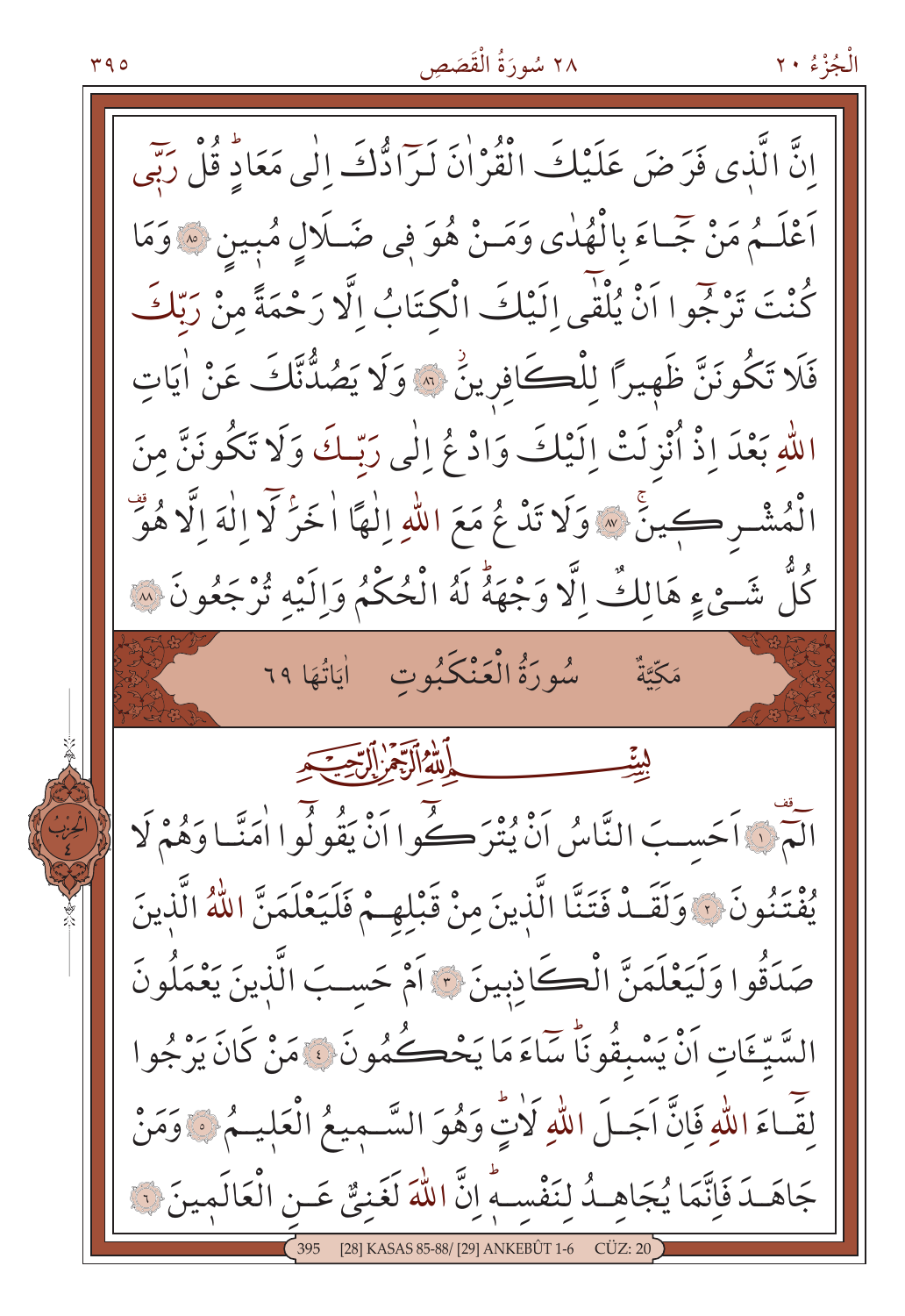## ٢٩ سُورَةُ الْعَنْكَبُوتِ

الْجُزْءُ ٢٠

وَالَّذينَ اٰمَنُوا وَعَملُوا الصَّالحَاتِ لَنُكَفّرَنَّ عَنْهُمْ سَيِّئَاتِهِمْ وَلَنَجْزِيَنَّهُمْ أَحْسَـنَ الَّذِي كَانُـوا يَعْمَلُـونَ ۞ وَوَصَّيْنَا الْانْسَانَ بِوَالدَيْهِ حُسْنَاً وَإِنْ جَاهَدَاكَ لِتُشْرِكَ بِي مَا لَيْسَ لَكَ بِهِ عِلْمٌ فَلَا تُطْعُهُمَاً إِلَيَّ مَرْجِعُكُمْ فَانْبَنْكُمْ بِمَا كُنْتُمْ تَعْمَلُونَ ﴾ وَالَّذِينَ اٰمَنُوا وَعَملُـوا الصَّالحَاتِ لَنُدْخِلَنَّهُمْ فِي الصَّالِحِيـنَ ۞ وَمِنَ النَّاسِ مَـنْ يَقُولُ اٰمَنَّا بِـاللّٰهِ فَإِذَّا أُوذِيَ فِي اللَّهِ جَعَلَ فِتْنَةَ النَّاسِ كَعَـذَابِ اللَّهِ وَلَئِنْ جَمَاءَ نَصْنٌ مِنْ رَبِّكَ لَيَقُولُنَّ إِنَّا كُنَّا مَعَكُمْ اَوَلَيْسَ اللَّهُ بِاَعْلَمَ بِمَا فِي صُـٰدُورِ الْعَالَمِيـنَ ۞ وَلَيَعْلَمَـنَّ اللَّهُ الَّذِينَ اٰمَنُوا وَلَيَعْلَمَنَّ الْمُنَافِقِينَ ۞ وَقَالَ الَّذِينَ كَفَرُوا لِلَّذِينَ اٰمَنُوا اتَّبِعُوا سَبِيلَنَا وَلْنَحْمِلْ خَطَايَاكُمْ وَمَا هُمْ بِحَامِلِينَ مِنْ خَطَايَاهُمْ مِنْ شَيْءٍ إِنَّهُمْ لَكَاذِبُونَ ۞ وَلَيَحْمِلُنَّ أَثْقَالَهُمْ وَاَثْقَالًا مَعَ اَثْقَالِهِمْ وَلَيُسْكَلُنَّ يَوْمَ الْقِيْمَةِ عَمَّا كَانُوا يَفْتَرُونَ \* وَلَقَدْ أَرْسَـلْنَا نُوحًا إِلَٰـى قَوْمِهِ فَلَبِثَ فِيهِمْ أَلْفَ سَنَة الَّا خَمْسـينَ عَامَّاً فَاَخَذَهُمُ الطَّوفَانُ وَهُمْ ظَالمُونَ فَ [29] ANKEBÛT 7-14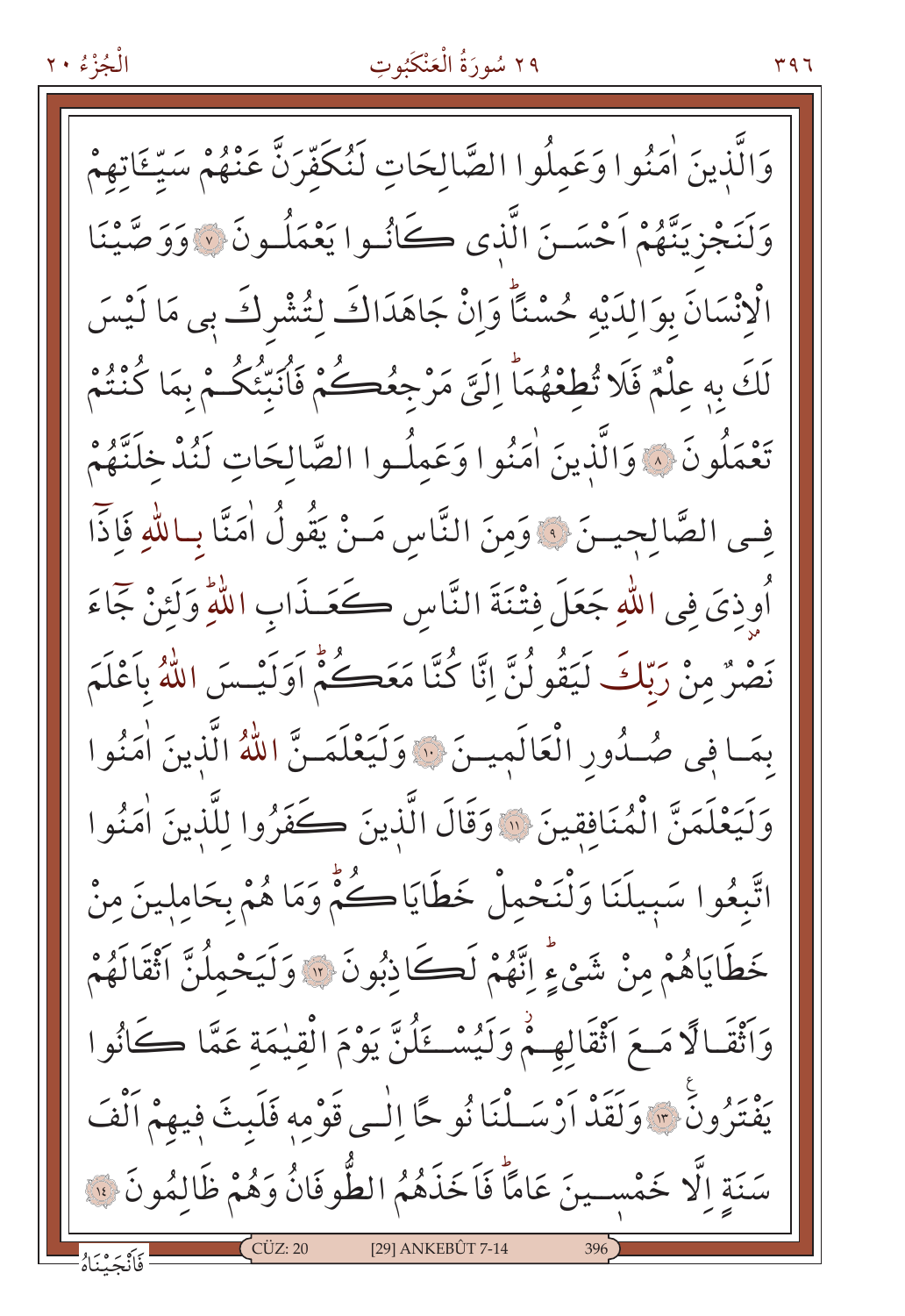#### $Y$ 9 $V$

#### ٢٩ سُورَةُ الْعَنْكَبُوتِ

الْجُزْءُ ٢٠

فَأَنْجَيْنَـاهُ وَاَصْحَـابَ السَّـفينَة وَجَعَلْنَاهَا اٰيَـةً للْعَالَمينَ فَ وَابْرٰهِيهِمَ إِذْ قَـالَ لِقَوْمِـهِ اعْبُدُوا اللَّهَ وَاتَّقُوهُ ذٰلِكُمْ خَيْرٌ لَڪُمْ انْ ڪُنْتُـُمْ تَعْلَمُـونَ ۞ اتَّمَـا تَعْبُـدُونَ منْ دُونِ اللَّهِ اَوْثَانِـًا وَتَخْلُقُونَ إِفْكِ الَّ الَّذِيـنَ تَعْبُدُونَ منْ دُونِ اللَّهِ لَا يَمْلِكُونَ لَكُمْ رِزْقاً فَابْتَغُوا عِنْـدَ اللَّهِ السِّرْقَ وَاعْبُدُوهُ وَاشْكُرُوا لَهُّ إِلَيْهِ تُرْجَعُونَ ۞ وَإِنْ تُكَذِّبُوا فَقَدْ كَذَّبَ أُمَمٌ مِنْ قَبْلِكُمّْ وَمَا عَلَى الرَّسُـولِ اِلَّا الْبَلَاغُ الْمُبِينُ « اَوَلَـمْ يَرَوْا كَيْـفَ يُبْـدئُ اللَّهُ الْخَلْقَ ثُمَّ يُعِيدُهُّ إِنَّ ذٰلكَ عَلَى اللهِ يَسِيرٌ ۚ وَ قُلْ سِيرُوا فِي الْأَرْضِ فَانْظُرُوا كَيْفَ بَـٰدَاَ الْخَلْقَ ثُمَّ اللَّهُ يُنْشَـئُ النَّشْـَاةَ الْأَخِرَةَ إِنَّ اللّٰهَ عَلٰى كُلِّ شَـئٍ ءٍ قَدِيرٌ ۞ يُعَذِّبُ يَّةِ يَشَّاءُ وَيَرْحَـمُ مَنْ يَشَّاءُ وَإِلَيْـهِ تُقْلَبُونَ لَهَ وَمَّـا أَنْتُمْ بِمُعْجِزِينَ فِي الْأَرْضِ وَلَا فِي السَّمَّاءِ وَمَا لَكُمْ مِنْ دُونِ اللَّهِ مِنْ وَلِيِّ وَلَا نَصِيرٍ ۞ وَالَّذِينَ كَفَرُوا بِاٰيَاتِ اللَّهِ وَلِقَائِهِمْ أُولَٰئِكَ يَئِسُوا مِنْ رَحْمَتِي وَأُولٰئِكَ لَهُمْ عَذَابٌ اَلِيمٌ ٣ [29] ANKEBÛT 15-23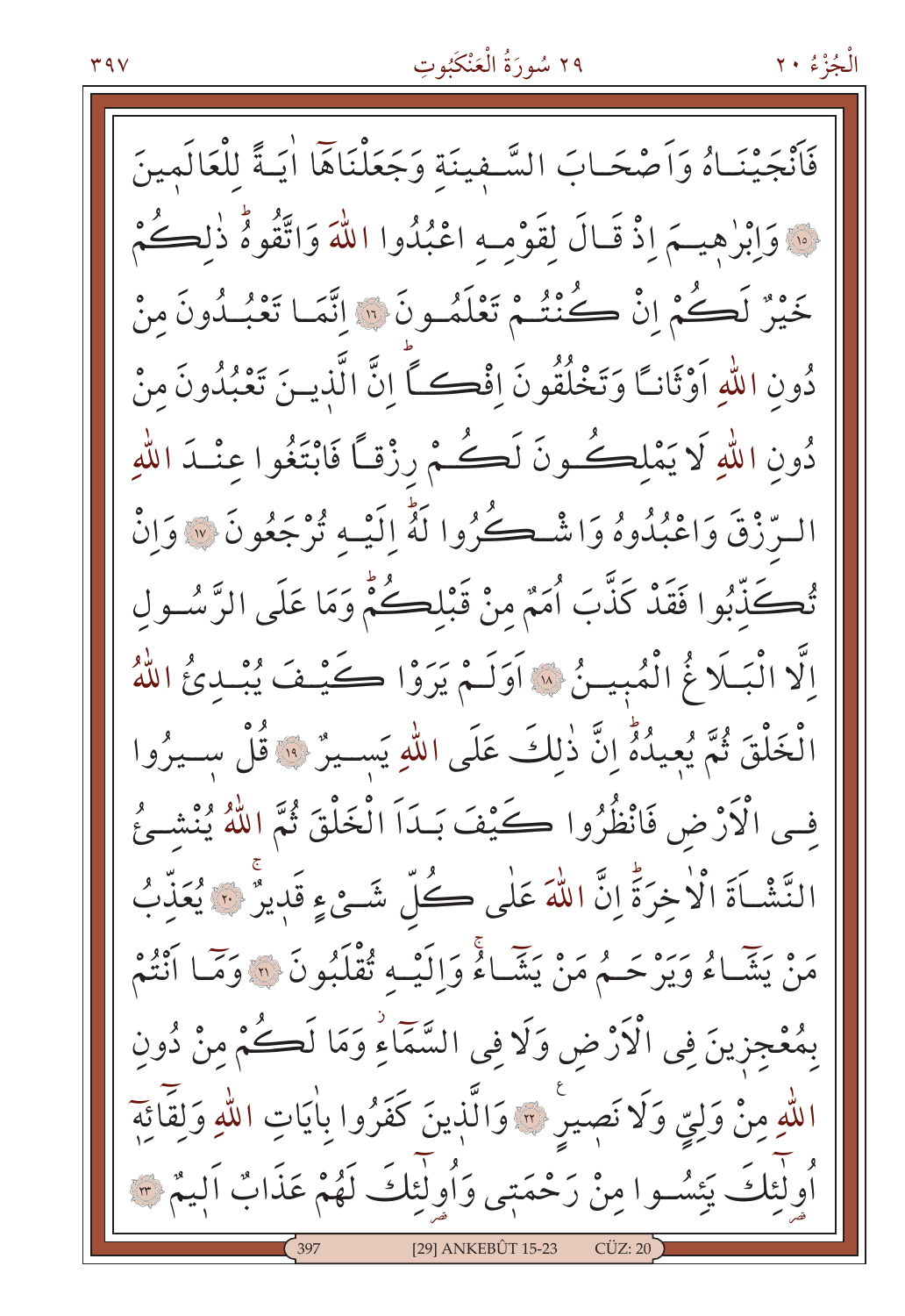## ٢٩ سُورَةُ الْعَنْكَبُوتِ

فَعَا ڪَانَ جَوَابَ قَوْمَهَ الَّا اَنْ قَالُو ا اقْتُلُوهُ اَوْ حَرَّقُوهُ فَأَنْجِيهُ اللَّهُ مِنَ النَّارِّ إِنَّ فِي ذٰلكَ لَأَيَاتِ لقَـوْم يُؤْمِنُونَ ﴾ وَقَالَ إِنَّمَا اتَّخَذْتُمْ منْ دُونِ اللهِ اَوْثَاناً مَـوَدَّةَ بَيْنكُمْ في الْحَيْوة الدُّنْيَا ثُمَّ يَوْمَ الْقيٰمَة يَكْفُرُ بَعْضُكُمْ بِبَعْضِ وَيَلْعَنُ بَعْضُكُمْ بَعْضَكٌ وَمَأْوٰيكُمُ النَّارُ وَمَا لَكُمْ مِنْ نَاصِرِينٌ ۞ فَأْمَنَ لَـهُ لُوطٌ وَقَـالَ اِنِّي مُهَاجِنٌ إِلَى رَبِّيُّ إِنَّهُ هُوَ الْعَزِيزُ الْحَكِيمُ ۞ وَوَهَبْنَا لَـهُ اسْـخْقَ وَيَعْقُـوبَ وَجَعَلْنَـا فـى ذُرِّيّتِـهِ النُّبُـوَّةَ وَالْكِتَابَ وَاٰتَيْنَاهُ اَجْرَهُ في الدُّنْيَاْ وَاِتَّـهُ في الْأُخرَة لَمِينَ الصَّالِحِينَ ۞ وَلُوطاً إِذْ قَالَ لِقَوْمِهَ إِنَّكُمْ لَتَأْتُونَ الْفَاحِشَةُ مَا سَـبَقَصُهُمْ بِهَا مِنْ اَحَدِ مِـنَ الْعَالَمِينَ ۞ اَئنَّكُمْ لَتَأْتُونَ الرِّجَالَ وَتَقْطَعُونَ السَّبِيلَ وَتَأْتُونَ فِي نَادِيكُمُ الْمُنْكَرِّ فَمَا كَانَ جَـوَابَ قَوْمـةِ اِلَّا اَنْ قَالُوا ائْتِنَا بِعَـذَابِ اللهِ إِنْ كُنْتَ مِنَ الصَّادقينَ ؟ قَـالَ رَبِّ انْصُرْنِـى عَلَـى الْقَـوْمِ الْمُفْسـدِينَ ۞ [29] ANKEBÛT 24-30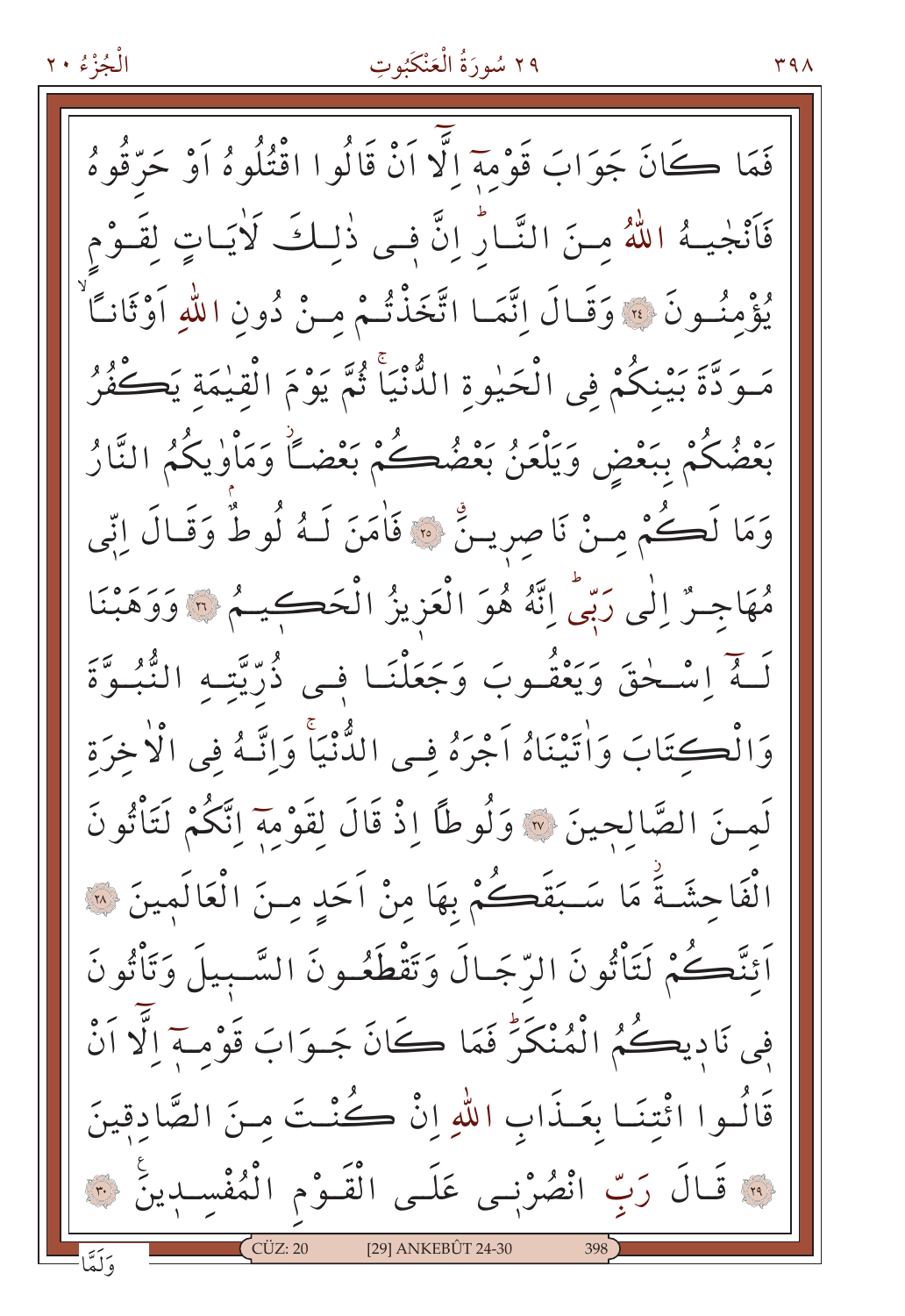# ٢٩ سُورَةُ الْعَنْكَبُوتِ